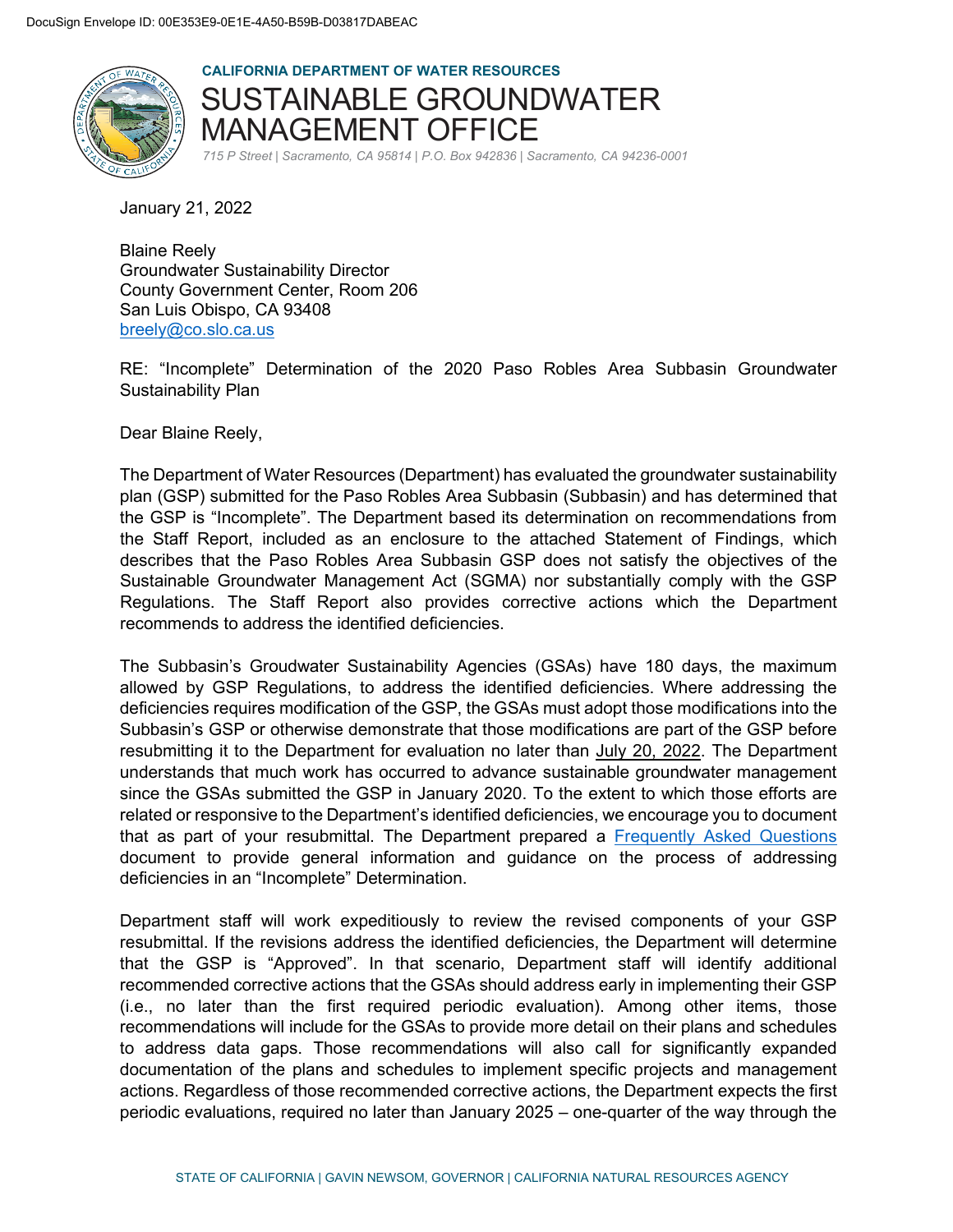20-year implementation period – to document significant progress toward achieving sustainable groundwater management.

If the GSAs cannot address the deficiencies identified in this letter by July 20, 2022, then the Department, after consultation with the State Water Resources Control Board, will determine the GSP to be "Inadequate". In that scenario, the State Water Resources Control Board may identify additional deficiencies that the GSAs would need to address in the state intervention processes outlined in SGMA.

Please contact Sustainable Groundwater Management staff by emailing [sgmps@water.ca.gov](mailto:sgmps@water.ca.gov) if you have any questions about the Department's assessment, implementation of your GSP, or to arrange a meeting with the Department.

Thank You,

Paul Eosselin \_\_\_\_\_\_\_\_\_\_\_\_\_\_\_\_\_\_\_\_\_\_\_\_\_\_\_\_\_\_\_\_

Paul Gosselin Deputy Director of Sustainable Groundwater Management

Attachment:

1. Statement of Findings Regarding the Determination of Incomplete Status of the Salinas Valley - Paso Robles Area Subbasin Groundwater Sustainability Plan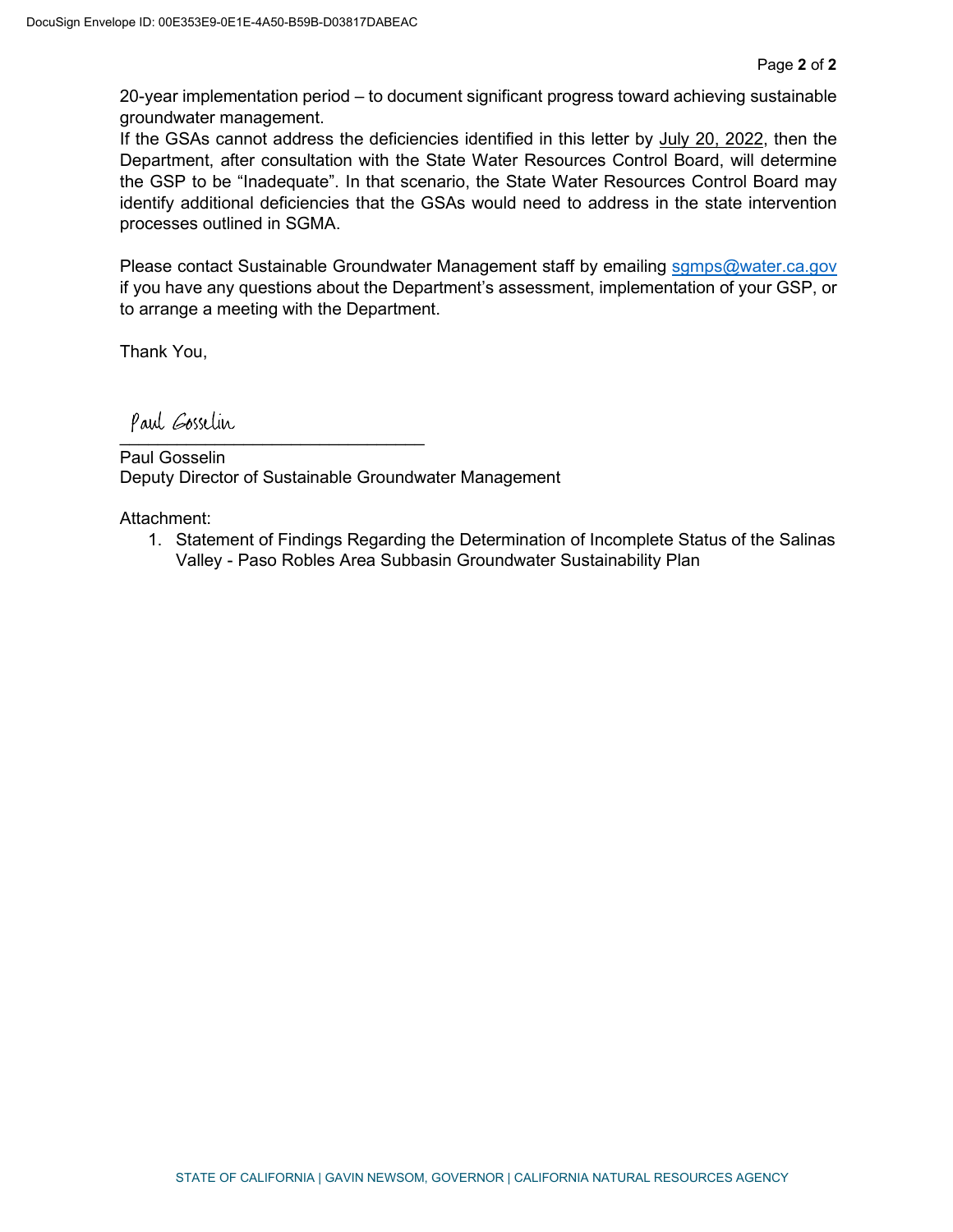#### **STATE OF CALIFORNIA DEPARTMENT OF WATER RESOURCES**

#### **STATEMENT OF FINDINGS REGARDING THE DETERMINATION OF INCOMPLETE STATUS OF THE SALINAS VALLEY - PASO ROBLES AREA SUBBASIN GROUNDWATER SUSTAINABILITY PLAN**

The Department of Water Resources (Department) is required to evaluate whether a submitted groundwater sustainability plan (GSP or Plan) conforms to specific requirements of the Sustainable Groundwater Management Act (SGMA or Act), is likely to achieve the sustainability goal for the basin covered by the Plan, and whether the Plan adversely affects the ability of an adjacent basin to implement its GSP or impedes achievement of sustainability goals in an adjacent basin. (Water Code § 10733.) The Department is directed to issue an assessment of the Plan within two years of its submission. (Water Code § 10733.4.) This Statement of Findings explains the Department's decision regarding the Plan submitted jointly by the City of Paso Robles Groundwater Sustainability Agency (GSA), the Paso Basin - County of San Luis Obispo GSA, the San Miguel Community Services District GSA, and the Shandon - San Juan GSA (collectively, the GSAs or Agencies) for the Salinas Valley - Paso Robles Area Subbasin (No. 3-004.06).

Department management has reviewed the enclosed Staff Report, which recommends that the identified deficiencies should preclude approval of the GSP. Based on its review of the Staff Report, Department management is satisfied that staff have conducted a thorough evaluation and assessment of the Plan and concurs with, and hereby adopts, staff's recommendation and all the corrective actions provided. The Department thus deems the Plan incomplete based on the Staff Report and the findings contained herein.

- A. The GSP has not defined sustainable management criteria in the manner required by SGMA and the GSP Regulations.
	- 1. The GSP lacks justification for, and effects associated with, the sustainable management criteria for groundwater levels, particularly the minimum thresholds and undesirable results, and the effects of those criteria on the interests of beneficial uses and users of groundwater.
		- i. The GSP does not explain how it considered and addressed potential impacts of dewatering of domestic wells in the context of the undesirable result of significant and unreasonable depletion of supply associated with the chronic lowering of groundwater levels. Furthermore, the GSP does not describe how the GSAs determined that significant and unreasonable depletion of supply will be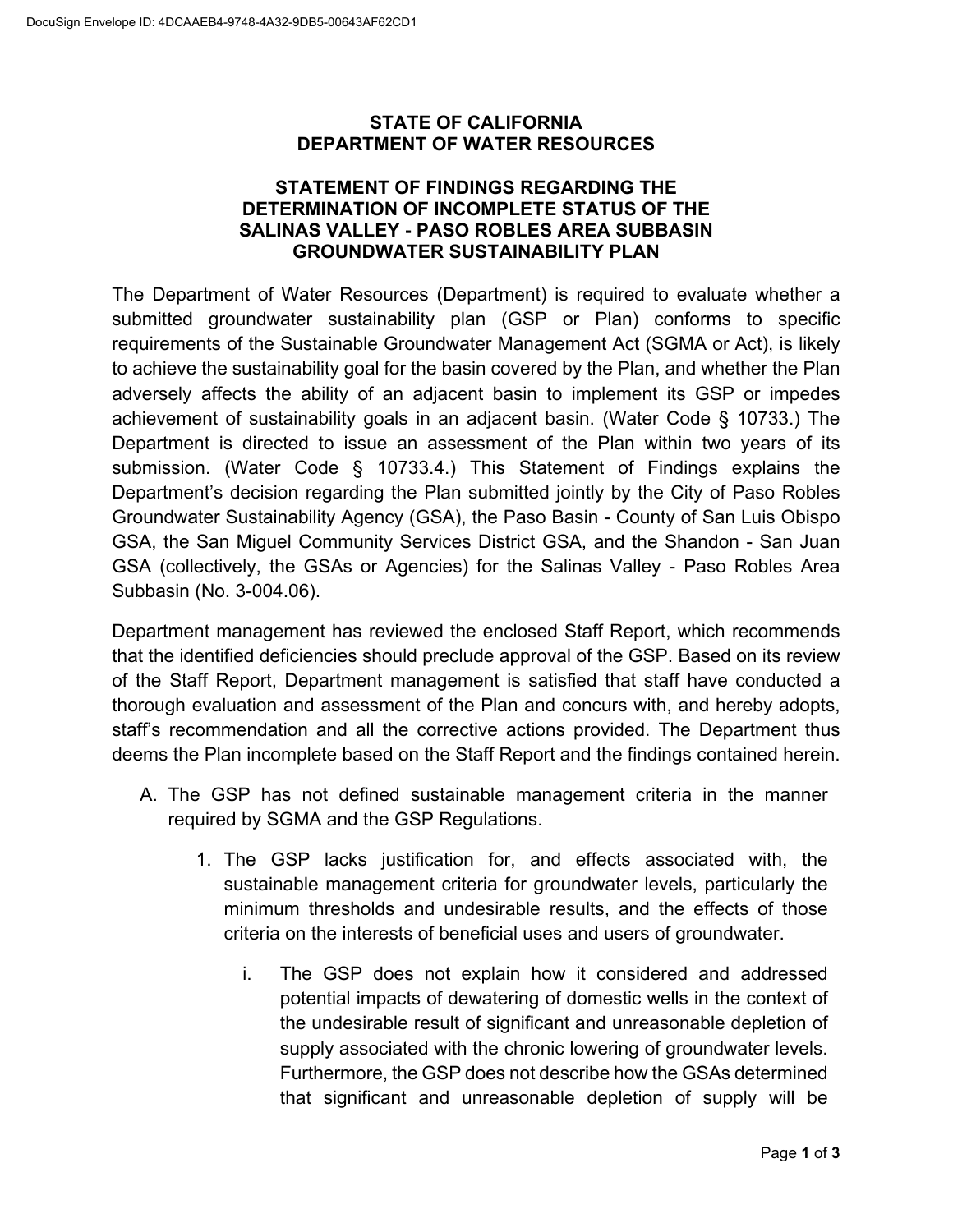#### Statement of Findings

Salinas Valley - Paso Robles Area Subbasin (Basin No. 3-004.06)

avoided by managing to the established criteria for chronic lowering of groundwater levels.

- ii. The GSP does not provide supporting information for how it determined that the selected minimum thresholds are consistent with avoiding undesirable results. Without supporting information and specific details regarding how that information was considered by the GSAs, Department staff cannot evaluate whether the criteria are reasonable or whether operating the Subbasin to avoid those thresholds is consistent with avoiding undesirable results.
- B. The GSAs do not sufficiently demonstrate that interconnected surface water or undesirable results related to depletions of interconnected surface water are not present and are not likely to occur in the Subbasin because the determination of non-applicability of the sustainability indicator is not supported with best available science.
	- 1. The GSP does not develop sustainable management criteria for the depletion of interconnected surface water citing insufficient data to determine whether surface water and groundwater are interconnected in the Subbasin. However, the GSP includes data and information that indicate historical, current, and future groundwater discharge to streams and rivers in the Subbasin. This information and science included in the GSP represents, at this time, the best available to the GSAs, even if the available data may be imperfect or the analysis incomplete. Therefore, Department staff believe there is sufficient data to indicate the potential of interconnected surface water in the Subbasin that warrants and requires setting initial sustainable management criteria that may be reevaluated and potentially modified as new data become available. Absent a clear demonstration that depletions of interconnected surface water that have significant and unreasonable adverse impacts on beneficial uses of surface water are not present and are not likely to occur in the Subbasin, the GSAs must develop sustainable management criteria for as required by the GSP Regulations.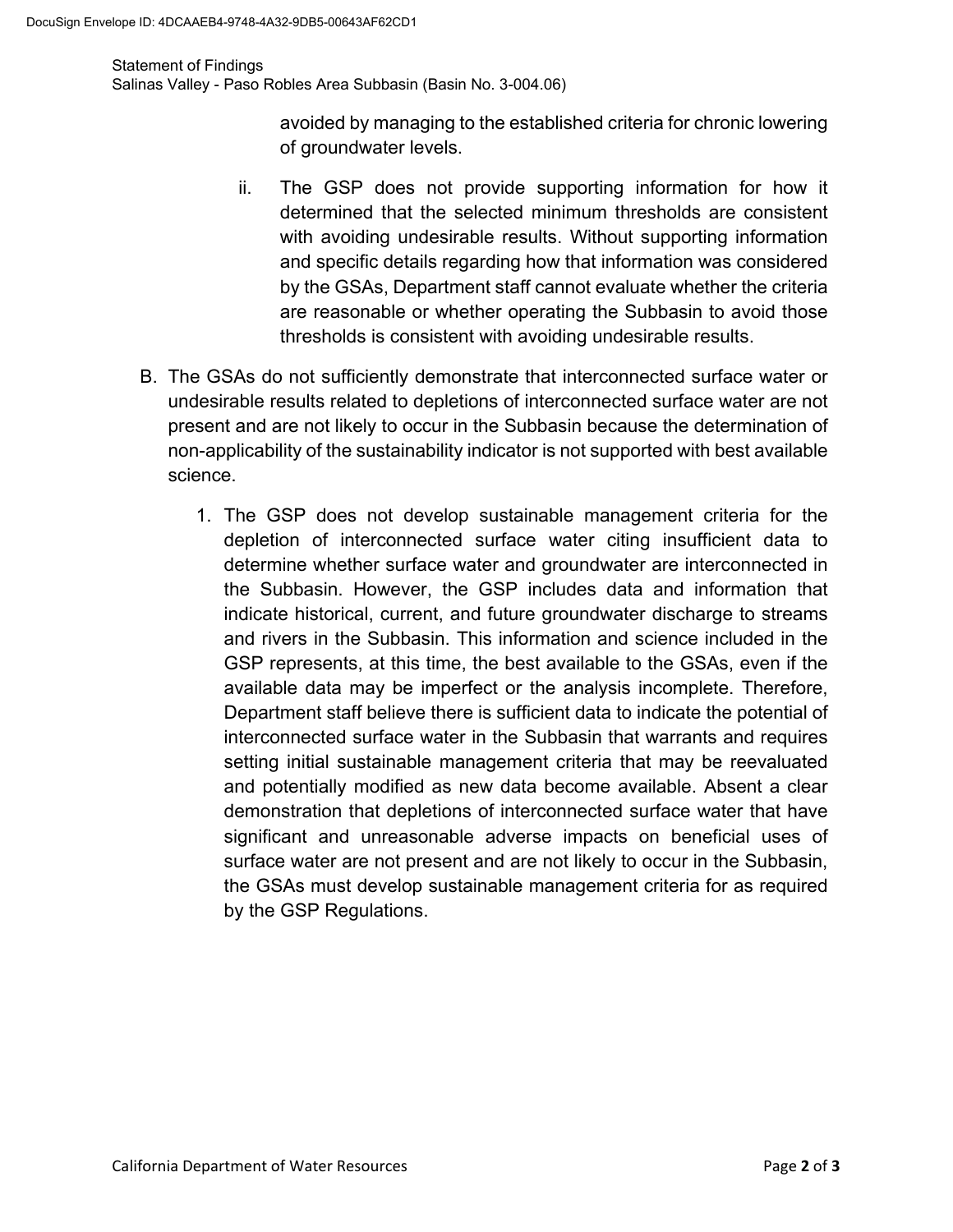Statement of Findings Salinas Valley - Paso Robles Area Subbasin (Basin No. 3-004.06)

Based on the above, the GSP submitted by the Agencies for the Salinas Valley - Paso Robles Area Subbasin is determined to be incomplete because the GSP does not satisfy the requirements of SGMA, nor does it substantially comply with the GSP Regulations. The corrective actions provided in the Staff Report are intended to address the deficiencies that, at this time, preclude approval. The Agencies have up to 180 days to address the deficiencies outlined above and detailed in the Staff Report. Once the Agencies resubmit their Plan, the Department will review the revised GSP to evaluate whether the deficiencies were adequately addressed. Should the Agencies fail to take sufficient actions to correct the deficiencies identified by the Department in this assessment, the Department shall disapprove the Plan if, after consultation with the State Water Resources Control Board, the Department determines the Plan inadequate pursuant to 23 CCR § 355.2(e)(3)(C).

Signed:

 $2000$ 

Karla Nemeth, Director

Date: January 21, 2022

Enclosure: Groundwater Sustainability Plan Assessment Staff Report – Salinas Valley - Paso Robles Area Subbasin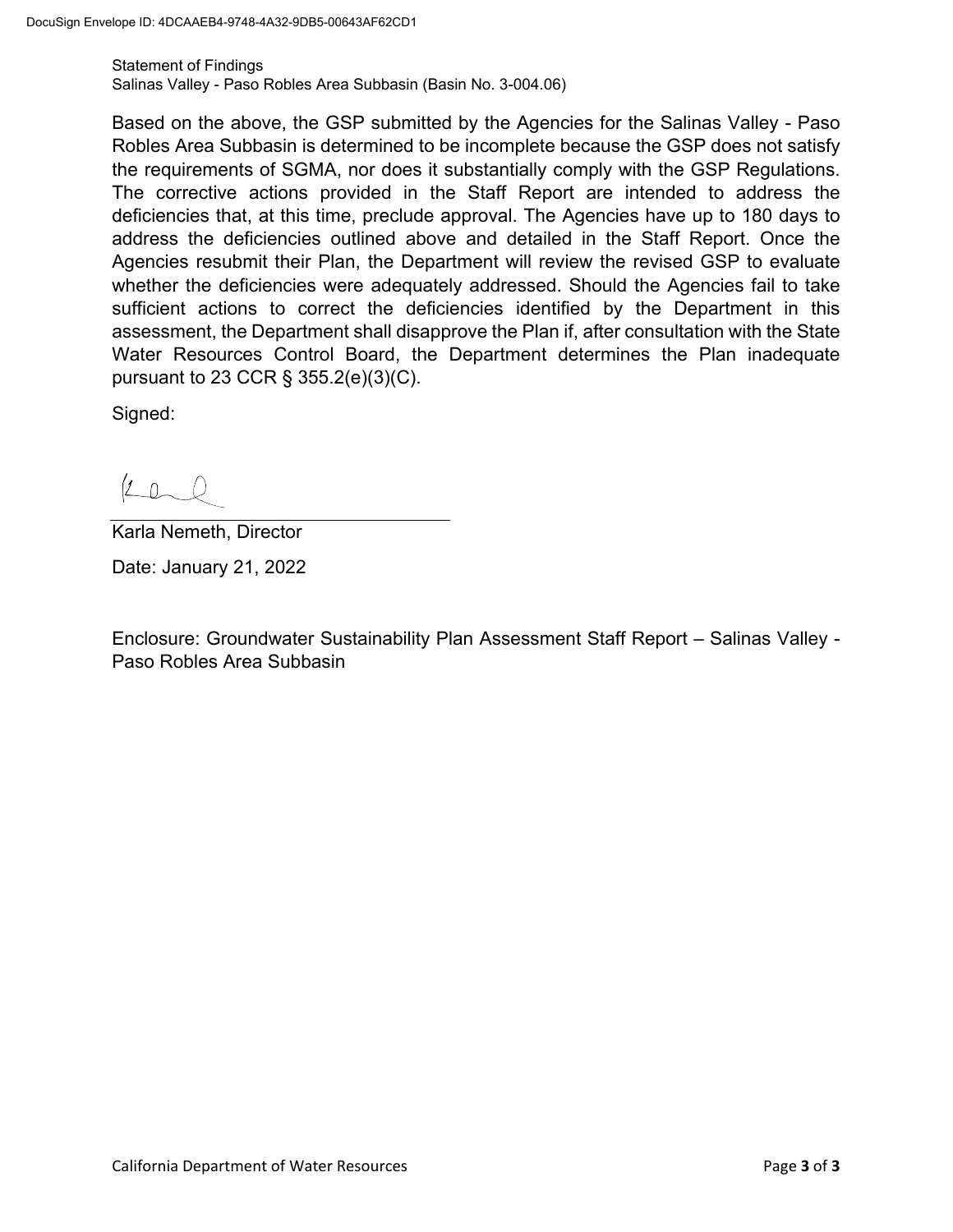## **State of California Department of Water Resources Sustainable Groundwater Management Program Groundwater Sustainability Plan Assessment Staff Report**

| Salinas Valley - Paso Robles Area Subbasin (No. 3-004.06)                                                                                                                                                                |  |
|--------------------------------------------------------------------------------------------------------------------------------------------------------------------------------------------------------------------------|--|
| City of Paso Robles Groundwater Sustainability Agency;                                                                                                                                                                   |  |
| Paso Basin - County of San Luis Obispo Groundwater<br><b>Sustainability Agency; San Miguel Community Services</b><br>District Groundwater Sustainability Agency; Shandon - San<br>Juan Groundwater Sustainability Agency |  |
|                                                                                                                                                                                                                          |  |
|                                                                                                                                                                                                                          |  |
|                                                                                                                                                                                                                          |  |

The Sustainable Groundwater Management Act  $(SGMA)^1$  $(SGMA)^1$  allows for any of the three following planning scenarios: a single groundwater sustainability plan (GSP) developed and implemented by a single groundwater sustainability agency (GSA); a single GSP developed and implemented by multiple GSAs; and multiple GSPs implemented by multiple GSAs and coordinated pursuant to a single coordination agreement.<sup>[2](#page-5-1)</sup> Here, as presented in this staff report, a single GSP covering the entire basin was adopted and submitted to the Department of Water Resources (Department) for review.<sup>[3](#page-5-2)</sup>

The City of Paso Robles GSA, the Paso Basin - County of San Luis Obispo GSA, the San Miguel Community Services District GSA, and the Shandon - San Juan GSA jointly submitted the Salinas Valley Groundwater Basin Paso Robles Area Subbasin Groundwater Sustainability Plan (Paso Robles GSP or Plan) to the Department for evaluation and assessment as required by SGMA and the GSP Regulations. [4](#page-5-3) The Plan covers the entire Paso Robles Area Subbasin (Subbasin) for the implementation of SGMA.

Evaluation and assessment by the Department is based on whether an adopted and submitted GSP, either individually or in coordination with other adopted and submitted GSPs, complies with SGMA and substantially complies with the GSP Regulations. Department staff base their assessment on information submitted as part of an adopted GSP, public comments submitted to the Department, and other materials, data, and reports that are relevant to conducting a thorough assessment. Department staff have evaluated the Paso Robles GSP and have identified deficiencies that staff recommend

<span id="page-5-0"></span><sup>1</sup> Water Code § 10720 *et seq*.

<span id="page-5-1"></span><sup>2</sup> Water Code § 10727.

<span id="page-5-2"></span><sup>3</sup> Water Code §§ 10727(b)(1), 10733.4; 23 CCR § 355.2.

<span id="page-5-3"></span><sup>4</sup> 23 CCR § 350 *et seq*.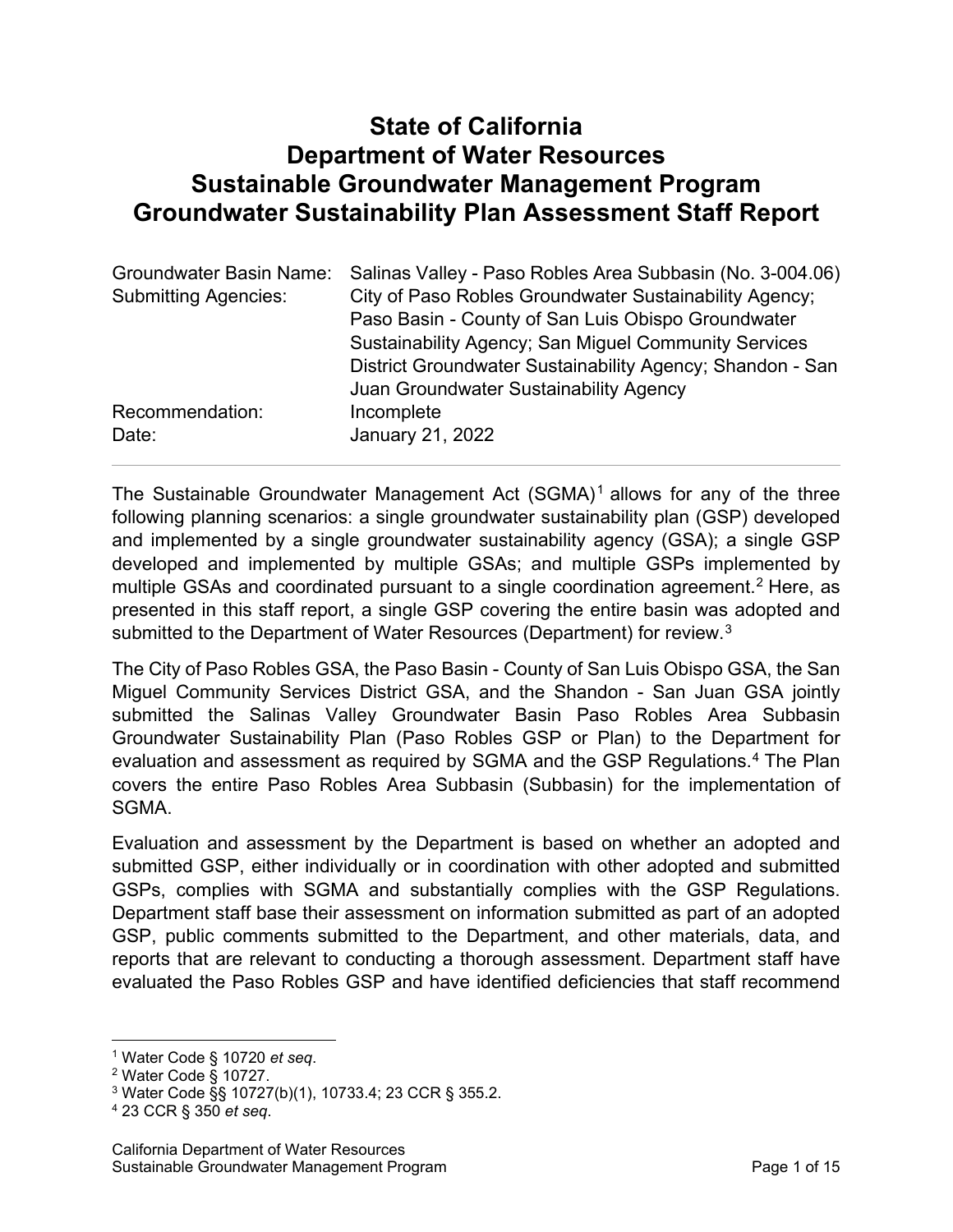should preclude its approval.<sup>[5](#page-6-0)</sup> In addition, consistent with the GSP Regulations, Department staff have provided corrective actions<sup>[6](#page-6-1)</sup> that the GSAs should review while determining how and whether to address the deficiencies. The deficiencies and corrective actions are explained in greater detail in Section 3 of this staff report and are generally related to the need to define sustainable management criteria in the manner required by SGMA and the GSP Regulations and the development of sustainable management criteria for depletions of interconnected surface water.

This assessment includes four sections:

- **Section 1 – Evaluation Criteria:** Describes the legislative requirements and the Department's evaluation criteria.
- **Section 2 – Required Conditions:** Describes the submission requirements, GSP completeness, and basin coverage requirements for a GSP to be evaluated by the Department.
- **Section 3 – Plan Evaluation:** Provides a detailed assessment of deficiencies identified in the GSP which may be capable of being corrected by the GSAs. Consistent with the GSP Regulations, Department staff have provided corrective actions for the GSAs to address the deficiencies.
- **Section 4 – Staff Recommendation:** Provides the recommendation of Department staff regarding the Department's determination.

<span id="page-6-0"></span><sup>5</sup> 23 CCR §355.2(e)(2).

<span id="page-6-1"></span> $6$  23 CCR §355.2(e)(2)(B).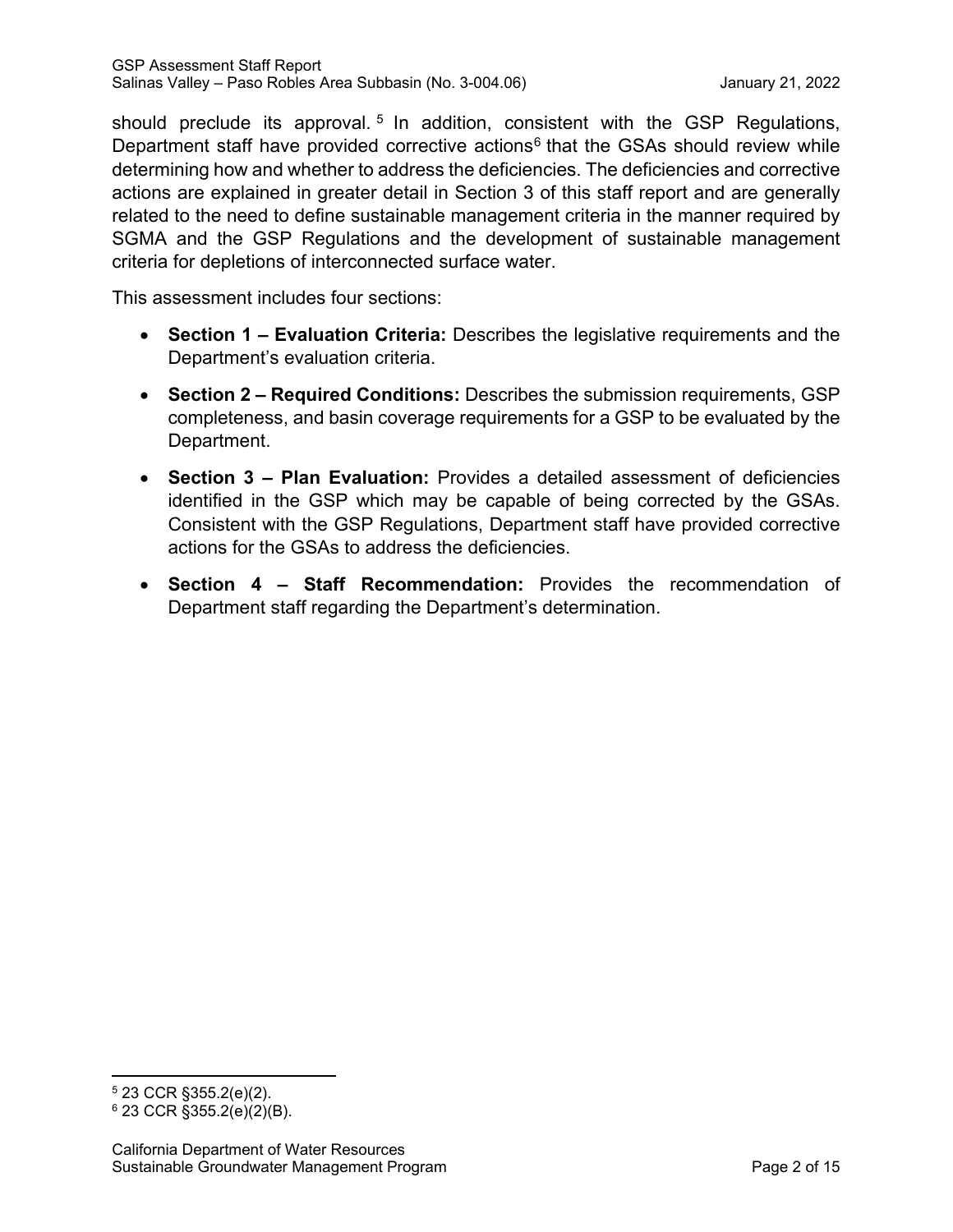# **1 EVALUATION CRITERIA**

The Department evaluates whether a GSP conforms to the statutory requirements of SGMA<sup>[7](#page-7-0)</sup> and is likely to achieve the basin's sustainability goal. <sup>[8](#page-7-1)</sup> To achieve the sustainability goal, the GSP must demonstrate that implementation of its groundwater sustainability program will lead to sustainable groundwater management, which means the management and use of groundwater in a manner that can be maintained during the planning and implementation horizon without causing undesirable results.<sup>[9](#page-7-2)</sup> Undesirable results are required to be defined quantitatively by the GSAs overlying a basin and occur when significant and unreasonable effects for any of the applicable sustainability indicators are caused by groundwater conditions occurring throughout the basin. [10](#page-7-3) The Department is also required to evaluate whether the GSP will adversely affect the ability of an adjacent basin to implement its groundwater sustainability program or achieve its sustainability goal. [11](#page-7-4)

To evaluate a GSP, the Department must first determine a GSP was submitted by the statutory deadline  $12$ , is complete,  $13$  and covers the entire basin.  $14$  For those GSAs choosing to develop multiple GSPs, the GSPs must be coordinated pursuant to a single coordination agreement that covers the entire basin. [15](#page-7-8) If these conditions are satisfied, the Department evaluates the GSP to determine whether it complies with SGMA and substantially complies with the GSP Regulations.<sup>[16](#page-7-9)</sup> As stated in the GSP Regulations, "[s]ubstantial compliance means that the supporting information is sufficiently detailed and the analyses sufficiently thorough and reasonable, in the judgment of the Department, to evaluate the Plan, and the Department determines that any discrepancy would not materially affect the ability of the Agency to achieve the sustainability goal for the basin, or the ability of the Department to evaluate the likelihood of the Plan to attain that goal."[17](#page-7-10)

When evaluating whether implementation of the GSP is likely to achieve the sustainability goal for the basin, Department staff review the information provided and relied upon in the GSP for sufficiency, credibility, and consistency with scientific and engineering professional standards of practice.<sup>[18](#page-7-11)</sup> The Department's review considers whether there is a reasonable relationship between the information provided by the GSA and the

<span id="page-7-4"></span> $11$  Water Code § 10733(c).

- <span id="page-7-6"></span><sup>13</sup> 23 CCR §§ 355.4(a)(2).
- <span id="page-7-7"></span><sup>14</sup> 23 CCR § 355.4(a)(3).

- <span id="page-7-9"></span><sup>16</sup> 23 CCR § 350 *et seq*.
- <span id="page-7-10"></span><sup>17</sup> 23 CCR § 355.4(b).

<span id="page-7-0"></span><sup>7</sup> Water Code §§ 10727.2, 10727.4.

<span id="page-7-1"></span><sup>8</sup> Water Code §§ 10733(a).

<span id="page-7-2"></span><sup>9</sup> Water Code § 10721(v).

<span id="page-7-3"></span><sup>10</sup> 23 CCR § 354.26 *et seq*.

<span id="page-7-5"></span><sup>12</sup> Water Code § 10720.7; 23 CCR § 355.4(a)(1).

<span id="page-7-8"></span><sup>15</sup> Water Code §§ 10727(b)(3), 10727.6; 23 CCR § 357.4.

<span id="page-7-11"></span><sup>18</sup> 23 CCR § 351(h).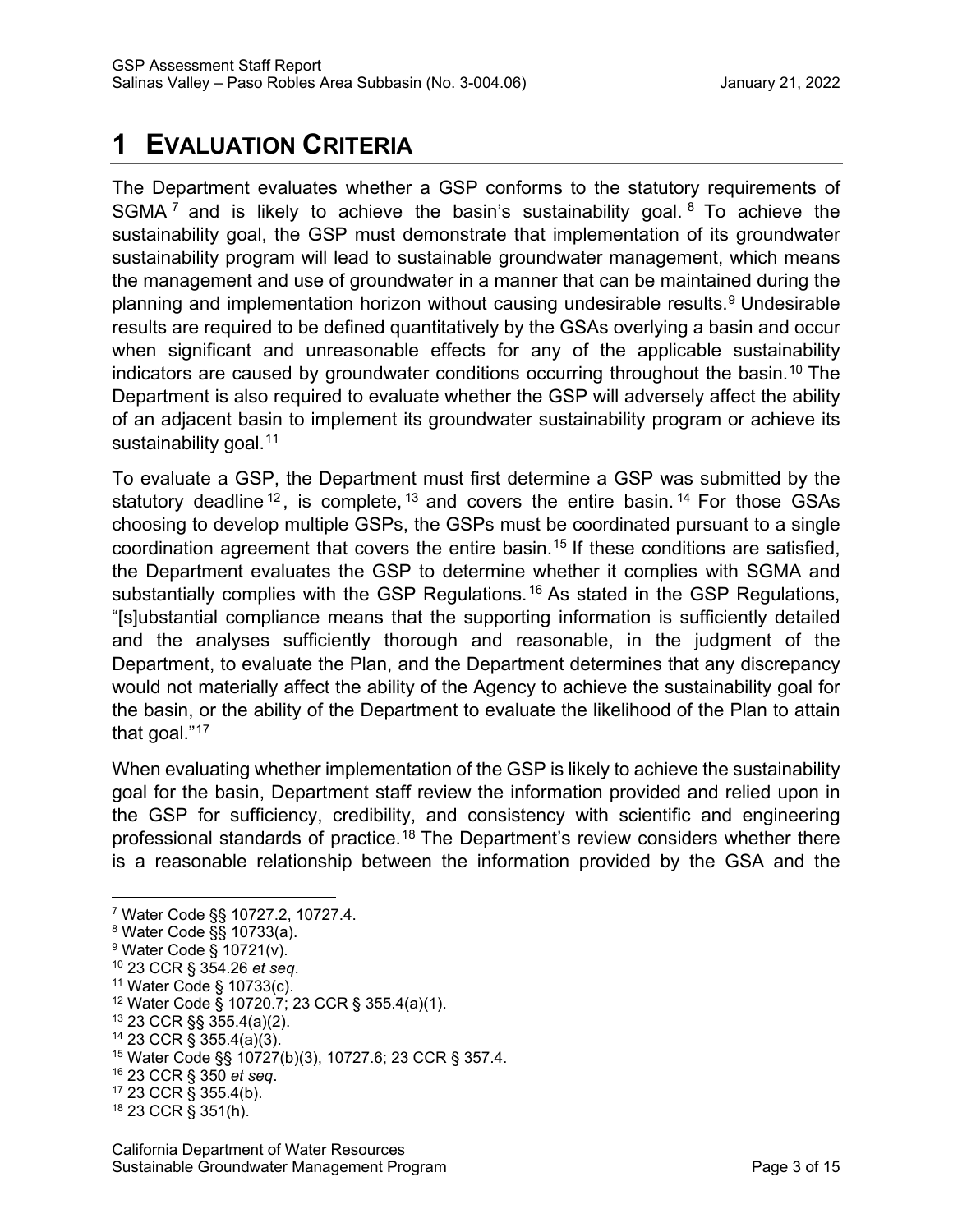assumptions and conclusions presented in the GSP, including whether the interests of the beneficial uses and users of groundwater in the basin have been considered; whether sustainable management criteria and projects and management actions described in the GSP are commensurate with the level of understanding of the basin setting; and whether those projects and management actions are feasible and likely to prevent undesirable results.[19](#page-8-0) The Department also considers whether the GSA has the legal authority and financial resources necessary to implement the GSP. $^{\mathsf{20}}$  $^{\mathsf{20}}$  $^{\mathsf{20}}$ 

To the extent that overdraft is present in a basin, the Department evaluates whether the GSP provides a reasonable assessment of the overdraft and includes reasonable means to mitigate it.<sup>[21](#page-8-2)</sup> When applicable, the Department will assess whether coordination agreements have been adopted by all relevant parties and satisfy the requirements of SGMA and the GSP Regulations.<sup>[22](#page-8-3)</sup> The Department also considers whether the GSP provides reasonable measures and schedules to eliminate identified data gaps.<sup>[23](#page-8-4)</sup> Lastly, the Department's review considers the comments submitted on the GSP and evaluates whether the GSA adequately responded to the comments that raise credible technical or policy issues with the GSP. [24](#page-8-5)

The Department is required to evaluate the GSP within two years of its submittal date and issue a written assessment.<sup>[25](#page-8-6)</sup> The assessment is required to include a determination of the GSP's status.<sup>[26](#page-8-7)</sup> The GSP Regulations provide three options for determining the status of a GSP: approved, $^{27}$  $^{27}$  $^{27}$  incomplete, $^{28}$  $^{28}$  $^{28}$  or inadequate. $^{29}$  $^{29}$  $^{29}$ 

After review of the GSP, Department staff may find that the information provided is not sufficiently detailed, or the analyses not sufficiently thorough and reasonable, to evaluate whether the GSP is likely to achieve the sustainability goal for the basin. If the Department determines the deficiencies precluding approval may be capable of being corrected by the GSA in a timely manner,  $30$  the Department will determine the status of the GSP to be incomplete. A formerly deemed incomplete GSP may be resubmitted to the Department for reevaluation after all deficiencies have been addressed by the GSA within 180 days after the Department makes its incomplete determination. The Department will review the revised GSP to evaluate whether the identified deficiencies were sufficiently addressed. Depending on the outcome of that evaluation, the Department may determine the resubmitted GSP is approved. Alternatively, the Department may find a formerly deemed

- <span id="page-8-5"></span><span id="page-8-4"></span> $24$  23 CCR § 355.4(b)(10).
- <span id="page-8-6"></span><sup>25</sup> Water Code § 10733.4(d); 23 CCR § 355.2(e).
- <span id="page-8-7"></span><sup>26</sup> Water Code § 10733.4(d); 23 CCR § 355.2(e).
- <span id="page-8-8"></span><sup>27</sup> 23 CCR § 355.2(e)(1).
- <span id="page-8-9"></span><sup>28</sup> 23 CCR § 355.2(e)(2).

<span id="page-8-0"></span><sup>19</sup> 23 CCR §§ 355.4(b)(1), (3), (4) and (5).

<span id="page-8-1"></span><sup>20</sup> 23 CCR § 355.4(b)(9).

<span id="page-8-2"></span> $21$  23 CCR § 355.4(b)(6).

<span id="page-8-3"></span><sup>22</sup> 23 CCR § 355.4(b)(8).

<sup>&</sup>lt;sup>23</sup> 23 CCR § 355.4(b)(2).

<span id="page-8-11"></span><span id="page-8-10"></span><sup>29</sup> 23 CCR § 355.2(e)(3). <sup>30</sup> 23 CCR § 355.2 (e)(2)(B)(i).

California Department of Water Resources Sustainable Groundwater Management Program **Page 1** and Page 4 of 15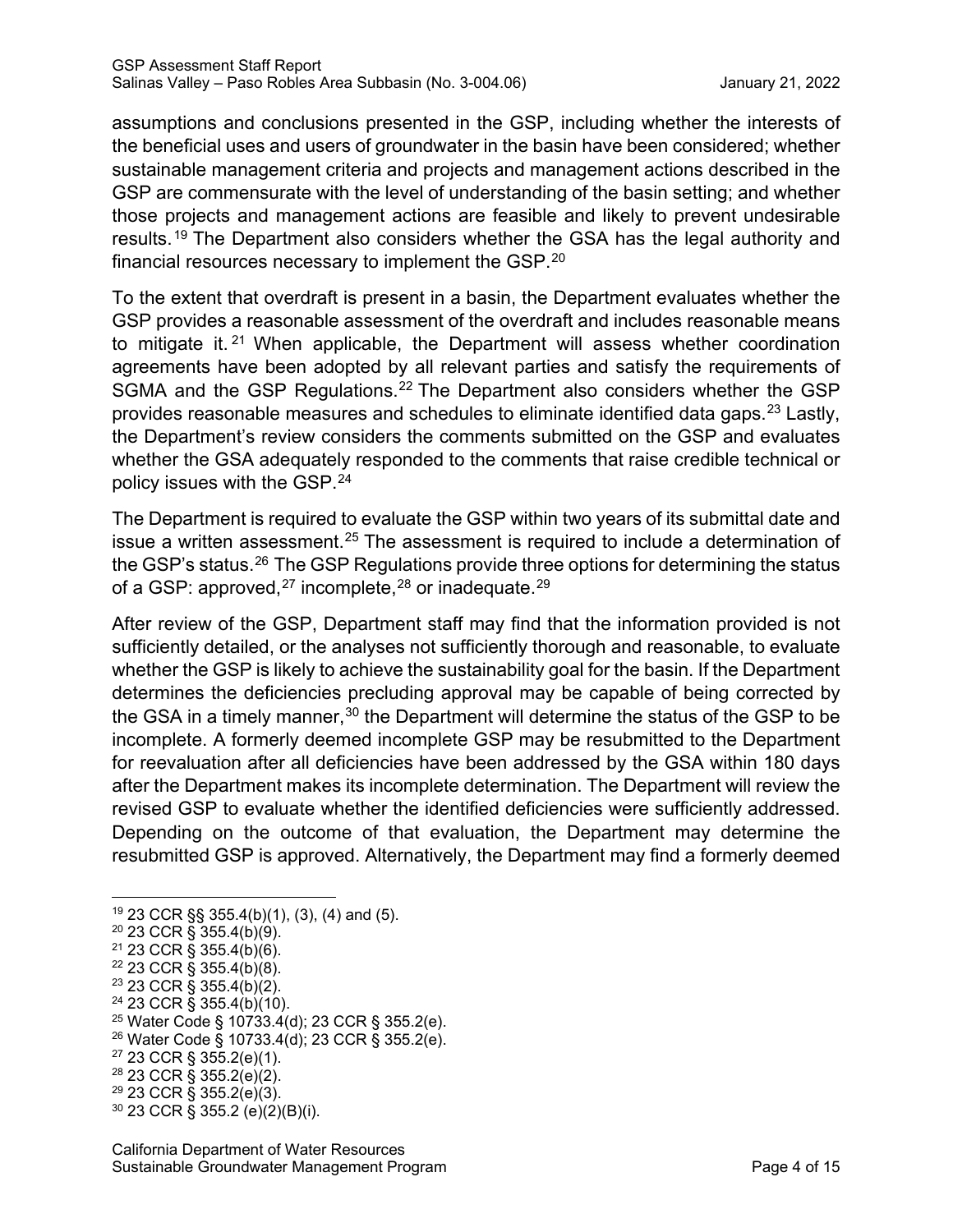incomplete GSP is inadequate if, after consultation with the State Water Resources Control Board, it determines that the GSA has not taken sufficient actions to correct any identified deficiencies.[31](#page-9-0)

Even when the Department determines a GSP is approved, indicating that it satisfies the requirements of SGMA and is in substantial compliance with the GSP Regulations, the Department may still recommend corrective actions. [32](#page-9-1) Recommended corrective actions are intended to facilitate progress in achieving the sustainability goal within the basin and the Department's future evaluations, and to allow the Department to better evaluate whether implementation of the GSP adversely affects adjacent basins. While the issues addressed by the recommended corrective actions in an approved GSP do not, at the time the determination was made, preclude its approval, the Department recommends that the issues be addressed to ensure the GSP's implementation continues to be consistent with SGMA and the Department is able to assess progress in achieving the basin's sustainability goal.<sup>[33](#page-9-2)</sup> Unless otherwise noted, the Department proposes that recommended corrective actions be addressed by the submission date for the first five-year assessment.<sup>[34](#page-9-3)</sup>

The staff assessment of the GSP involves the review of information presented by the GSA, including models and assumptions, and an evaluation of that information based on scientific reasonableness. In conducting its assessment, the Department does not recalculate or reevaluate technical information provided in the GSP or perform its own geologic or engineering analysis of that information. The recommendation to approve a GSP does not signify that Department staff, were they to exercise the professional judgment required to develop a GSP for the basin, would make the same assumptions and interpretations as those contained in the GSP, but simply that Department staff have determined that the assumptions and interpretations relied upon by the submitting GSA are supported by adequate, credible evidence, and are scientifically reasonable.

Lastly, the Department's review of an approved GSP is a continual process. Both SGMA and the GSP Regulations provide the Department with the ongoing authority and duty to review the implementation of the GSP.<sup>[35](#page-9-4)</sup> Also, GSAs have an ongoing duty to reassess their GSPs, provide annual reports to the Department and, when necessary, update or amend their GSPs. [36](#page-9-5) The passage of time or new information may make what is reasonable and feasible at the time of this review to not be so in the future. The emphasis of the Department's periodic reviews will be to assess the progress toward achieving the sustainability goal for the basin and whether GSP implementation adversely affects the ability of adjacent basins to achieve its sustainability goals.

<span id="page-9-0"></span><sup>31</sup> 23 CCR § 355.2 (e)(3)(C).

<span id="page-9-1"></span><sup>32</sup> Water Code § 10733.4(d).

<span id="page-9-2"></span><sup>33</sup> Water Code § 10733.8.

<sup>34</sup> 23 CCR § 356.4.

<span id="page-9-4"></span><span id="page-9-3"></span><sup>35</sup> Water Code § 10733.8; 23 CCR § 355.6 *et seq*.

<span id="page-9-5"></span><sup>36</sup> Water Code §§ 10728 *et seq.*, 10728.2.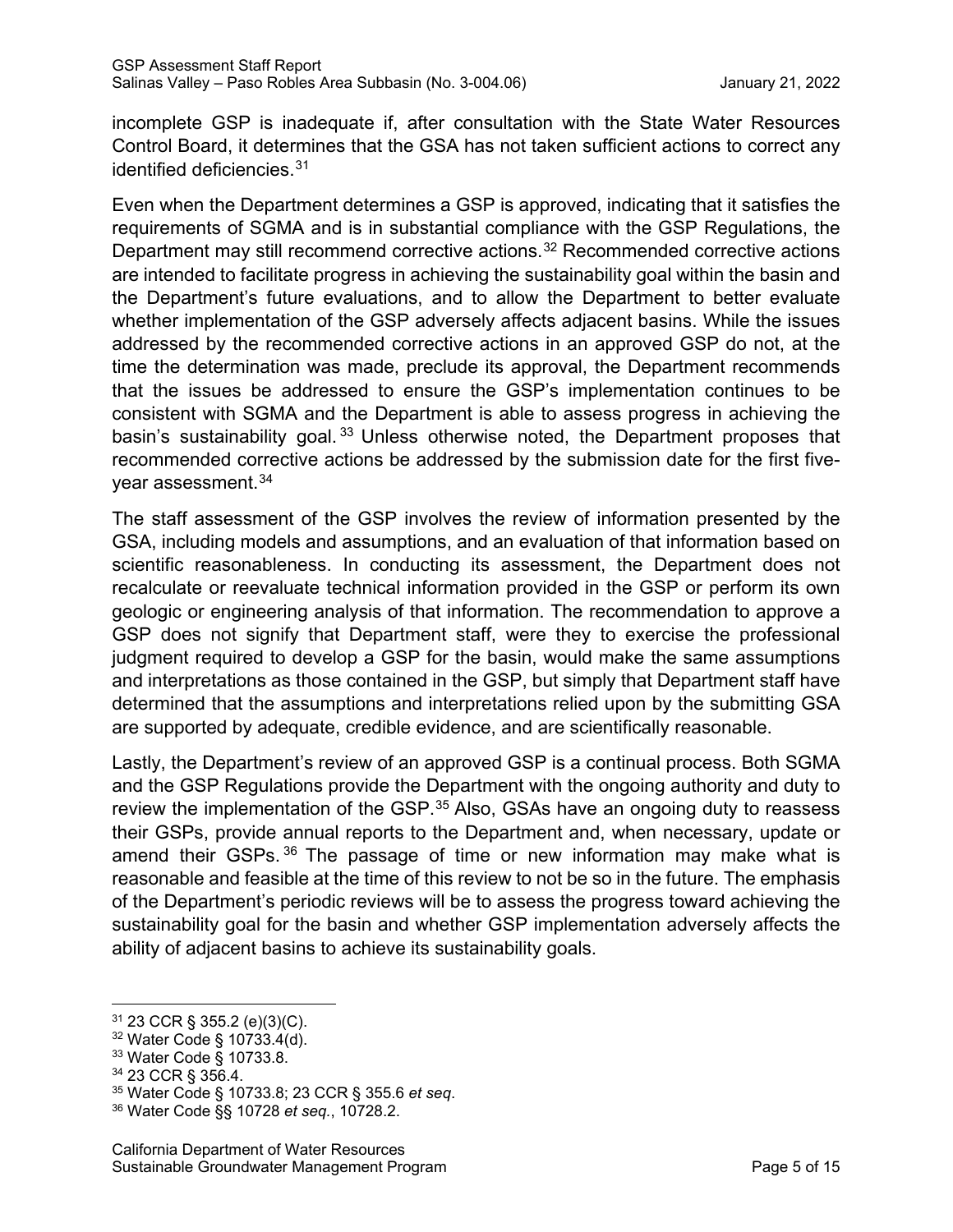# **2 REQUIRED CONDITIONS**

A GSP, to be evaluated by the Department, must be submitted within the applicable statutory deadline.<sup>[37](#page-10-0)</sup> The GSP must also be complete and must, either on its own or in coordination with other GSPs, cover the entire basin. If a GSP is determined to be incomplete, Department staff may require corrective actions that address minor or potentially significant deficiencies identified in the GSP. The GSAs in a basin, whether developing a single GSP covering the basin or multiple GSPs, must sufficiently address those required corrective actions within the time provided, not to exceed 180 days, for the GSP to be reevaluated by the Department and potentially approved.

## **2.1 SUBMISSION DEADLINE**

SGMA required basins categorized as high- or medium-priority as of January 1, 2017 and that were subject to critical conditions of overdraft to submit a GSP no later than January 31, 2020.[38](#page-10-1)

The GSAs submitted the Paso Robles GSP on January 30, 2020, in compliance with the statutory deadline.

## **2.2 COMPLETENESS**

GSP Regulations specify that the Department shall evaluate a GSP if that GSP is complete and includes the information required by SGMA and the GSP Regulations.<sup>[39](#page-10-2)</sup>

The GSAs submitted an adopted GSP for the entire Subbasin. Department staff found the Paso Robles GSP to be complete and include the required information, sufficient to warrant an evaluation by the Department. The Department posted the GSP to its website on January 31, 2020.

## **2.3 BASIN COVERAGE**

A GSP, either on its own or in coordination with other GSPs, must cover the entire basin.<sup>[40](#page-10-3)</sup> A GSP that intends to cover the entire basin may be presumed to do so if the basin is fully contained within the jurisdictional boundaries of the submitting GSAs.

The Paso Robles GSP intends to manage the entire Paso Robles Area Subbasin and the jurisdictional boundaries of the submitting GSAs cover the Subbasin.

<span id="page-10-0"></span><sup>37</sup> Water Code § 10720.7.

<span id="page-10-1"></span><sup>38</sup> Water Code § 10720.7(a)(1).

<span id="page-10-2"></span><sup>39</sup> 23 CCR § 355.4(a)(2).

<span id="page-10-3"></span><sup>40</sup> Water Code § 10727(b); 23 CCR § 355.4(a)(3).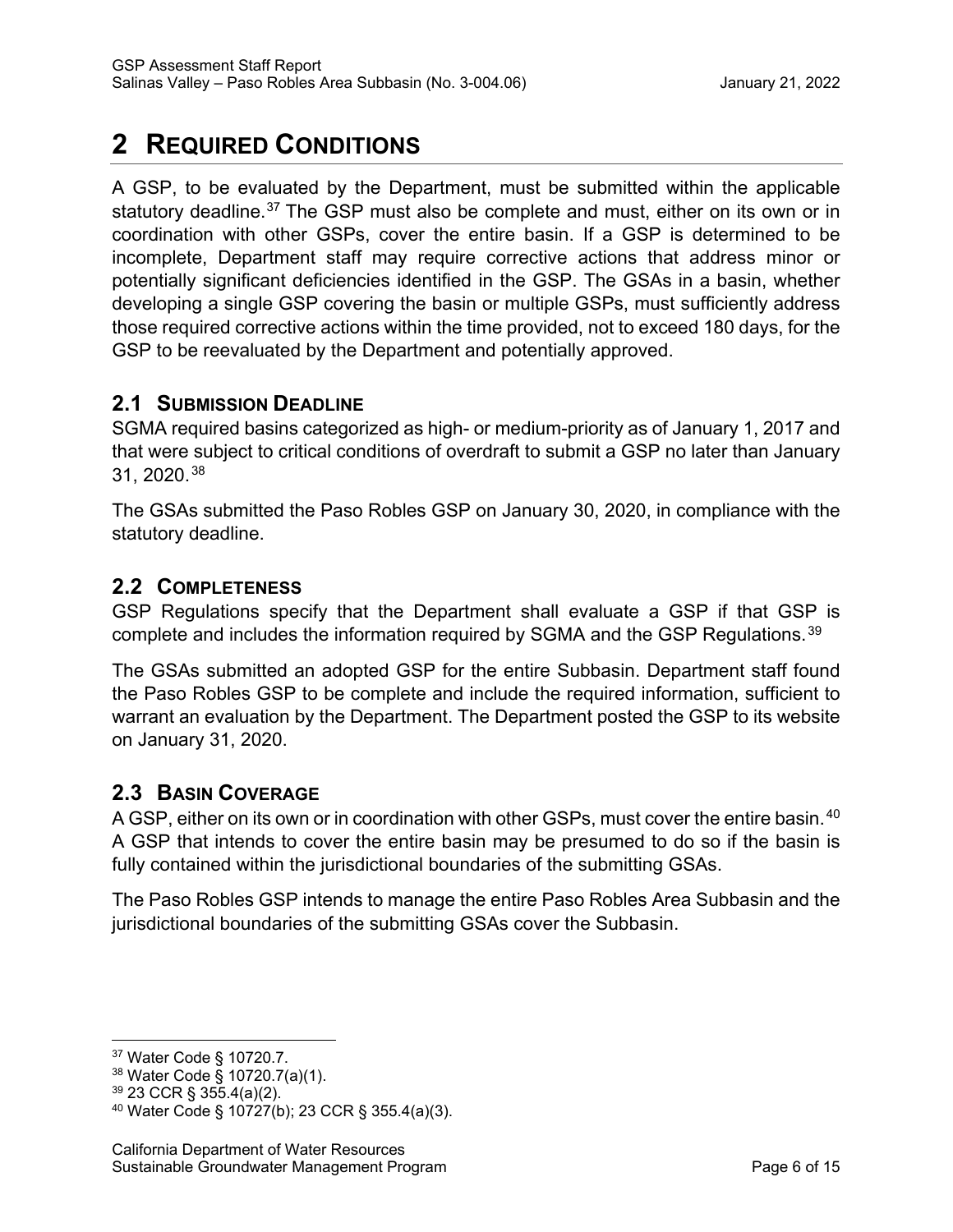# **3 PLAN EVALUATION**

As stated in Section 355.4 of the GSP Regulations, a basin "shall be sustainably managed within 20 years of the applicable statutory deadline consistent with the objectives of the Act." The Department's assessment is based on a number of related factors including whether the elements of a GSP were developed in the manner required by the GSP Regulations, whether the GSP was developed using appropriate data and methodologies and whether its conclusions are scientifically reasonable, and whether the GSP, through the implementation of clearly defined and technically feasible projects and management actions, is likely to achieve a tenable sustainability goal for the basin.

Department staff have identified deficiencies in the GSP, the most serious of which preclude staff from recommending approval of the GSP at this time. Department staff believe the GSAs may be able to correct the identified deficiencies within 180 days. Consistent with the GSP Regulations, Department staff are providing corrective actions related to the deficiencies, detailed below, including the general regulatory background, the specific deficiency identified in the GSP, and the specific actions to address the deficiency.

## **3.1 DEFICIENCY 1. THE GSP LACKS JUSTIFICATION FOR, AND EFFECTS ASSOCIATED WITH, THE SUSTAINABLE MANAGEMENT CRITERIA FOR GROUNDWATER LEVELS.**

### **3.1.1 Background**

SGMA defines sustainable groundwater management as the management and use of groundwater in a manner that can be maintained during the planning and implementation horizon without causing undesirable results.<sup>[41](#page-11-0)</sup> The avoidance of undesirable results is thus explicitly part of sustainable groundwater management, as established by SGMA, and critical to the success of a GSP. To achieve sustainable groundwater management under SGMA, the basin must experience no undesirable results by the end of the 20-year GSP implementation period and be able to demonstrate an ability to maintain sustainable conditions over the 50-year planning and implementation horizon.

The definition of undesirable results is critical to the establishment of an objective method to define and measure sustainability for a basin. As an initial matter, SGMA provides a qualitative definition of undesirable results as "one or more" of six specific "effects caused by groundwater conditions occurring throughout the basin."<sup>[42](#page-11-1)</sup> SGMA identifies the effects related to chronic lowering of groundwater levels as those "…indicating a significant and unreasonable depletion of supply if continued over the planning and implementation horizon."

<span id="page-11-0"></span> $41$  Water Code § 10721(v).

<span id="page-11-1"></span> $42$  Water Code § 10721(x).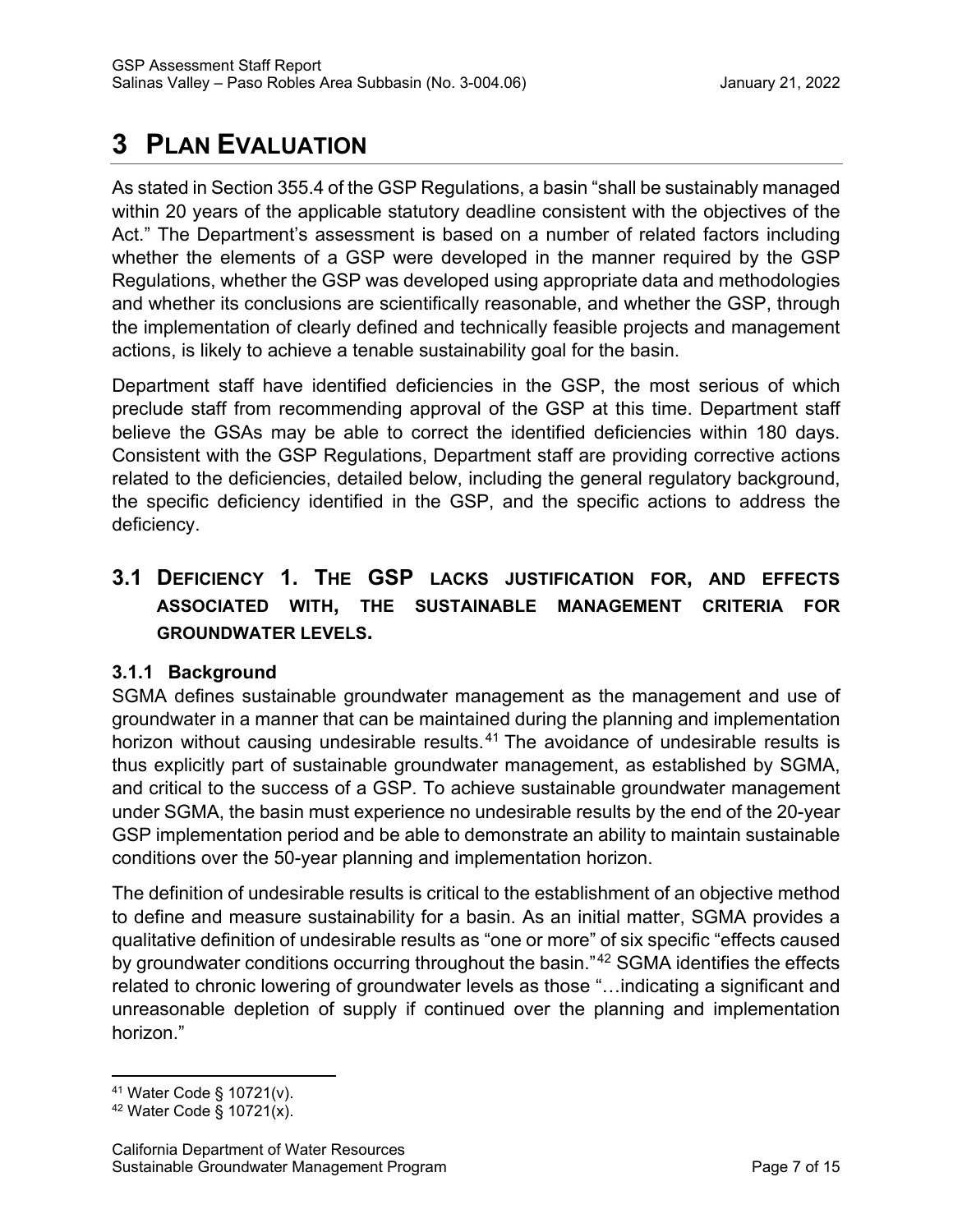It is up to GSAs to define, in their GSPs, the specific significant and unreasonable effects that would constitute undesirable results and to define the groundwater conditions that would produce those results in their basins.<sup>[43](#page-12-0)</sup> The GSA's definition needs to include a description of the processes and criteria relied upon to define undesirable results and must describe the effect of undesirable results on the beneficial uses and users of groundwater. From this definition, the GSA establishes minimum thresholds, which are quantitative values that represent groundwater conditions at representative monitoring sites that, when exceeded individually or in combination with minimum thresholds at other monitoring sites, may cause the basin to experience undesirable results.<sup>[44](#page-12-1)</sup> Put another way, the minimum thresholds represent conditions that, if not exceeded, should prevent the basin from experiencing the undesirable results identified by the GSA.

SGMA leaves the task of establishing undesirable results and setting thresholds largely to the discretion of the GSA, subject to review by the Department. In its review, the Department requires a thorough and reasonable analysis of the groundwater conditions the GSA is trying to avoid, and the GSA's stated rationale for setting objective and quantitative sustainable management criteria to prevent those conditions from occurring. If a Plan does not meet this requirement, the Department is unable to evaluate the likelihood of the Plan in achieving its sustainability goal. This does not necessarily mean that the GSP or its objectives are inherently unreasonable; however, it is unclear which conditions the GSA seeks to avoid, making it difficult for the Department to monitor whether the GSA will be successful in that effort when implementing its GSP.

### **3.1.2 Deficiency Details**

Based on its evaluation, Department staff are concerned that although the Paso Robles GSP appears to realistically quantify the water budget and identify the extent of overdraft in the Subbasin, and while the Plan proposes projects and management actions that appear likely to eventually eliminate overdraft in the Subbasin, it has not defined sustainable management criteria in the manner required by SGMA and the GSP Regulations.

1. Regarding the GSA's description of the criteria relied upon to define undesirable results<sup>[45](#page-12-2)</sup> and the potential effects of undesirable results on beneficial uses and users of groundwater, on land uses and property interests, and other potential effects: [46](#page-12-3) The Paso Robles GSP states that an undesirable result for chronic lowering of groundwater levels is one that significantly and unreasonably impacts the ability of existing domestic wells of average depth to produce adequate water for domestic purposes, causes significant financial burden to those who rely on the groundwater basin, or interferes with other SGMA sustainability indicators. [47](#page-12-4)

- <span id="page-12-1"></span><sup>44</sup> 23 CCR § 354.28, DWR Best Management Practices for the Sustainable Management of Groundwater: Sustainable Management Criteria (DRAFT), November 2017.
- <span id="page-12-2"></span><sup>45</sup> 23 CCR § 354.26(a).
- <span id="page-12-3"></span><sup>46</sup> 23 CCR § 354.26(b)(3).

<span id="page-12-0"></span><sup>43</sup> 23 CCR § 354.26.

<span id="page-12-4"></span><sup>47</sup> Paso Robles GSP, Section 8.4.2, p. 222.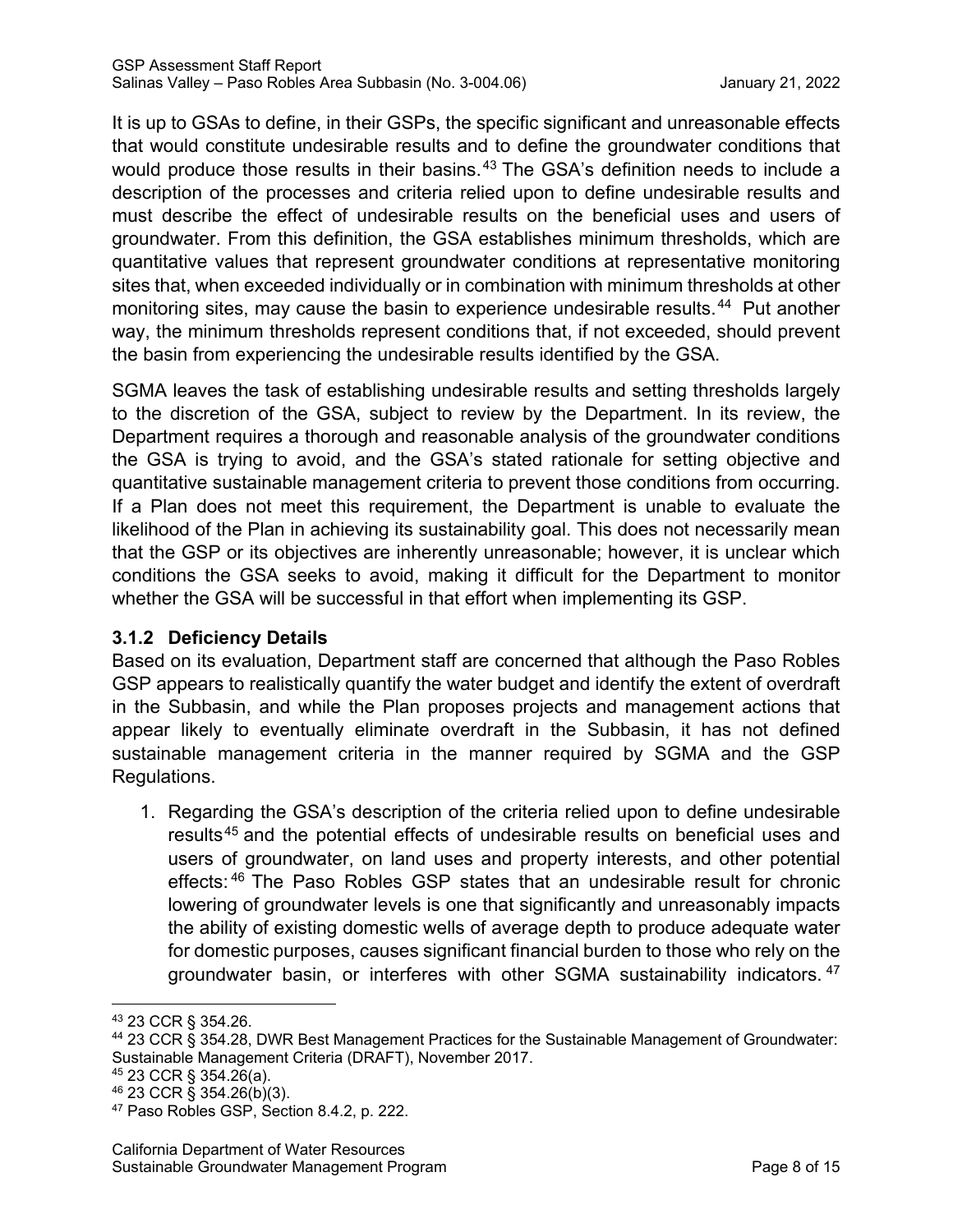However, the Plan does not explain why those effects were selected or how the GSAs determined that they will be avoided by managing to the established criteria for chronic lowering of groundwater levels. As written, the Paso Robles GSP implies that some unspecified level of impacts to domestic wells of average depth would be acceptable and provides no detail of expected impacts to domestic wells of less-than-average depth or to other groundwater users in the Subbasin.

2. Regarding the Plan's definition of minimum thresholds:<sup>[48](#page-13-0)</sup> The Paso Robles GSP provides insufficient detail for how it determined that the selected minimum thresholds (which are set to 30-feet below observed conditions in 2017<sup>[49](#page-13-1)</sup> for all representative monitoring sites) are consistent with avoiding the undesirable results stated above. The Plan states that "[s]pecific conditions such as well depths at each [representative monitoring site] were considered when establishing the groundwater level for the initial minimum threshold." [50](#page-13-2) However, no supporting information was provided and, in the absence of specific details regarding how that information was considered (e.g., the GSA's best estimate of the location and number of impacted domestic wells), the Department cannot evaluate whether the criteria are reasonable or whether operating the Subbasin to avoid those thresholds is consistent with avoiding undesirable results. The Department's expectation that impacts to domestic wells, a key component of the Plan's stated undesirable result for chronic lowering of groundwater levels, would be evaluated in the Plan is reasonable as other GSAs and interested parties in California have evaluated the effects of sustainable management criteria on well infrastructure using best available information.

### **3.1.3 Corrective Actions**

The GSAs must provide more detailed explanation and justification regarding the selection of the sustainable management criteria for groundwater levels, particularly the undesirable results and minimum thresholds, and the effects of those criteria on the interests of beneficial uses and users of groundwater. Department staff recommend the GSAs consider and address the following:

1. The GSAs should describe the specific undesirable results they aim to avoid through implementing the Plan. If, for example, significant and unreasonable impacts to domestic wells of average depth are a primary management concern for the Subbasin, then the GSAs should sufficiently explain why that effect was selected and what they consider to be a significant and unreasonable level of impact for those average wells. In support of its explanation, the Paso Robles GSP should also clearly discuss and disclose the anticipated impact of operating the Subbasin at conditions protective against those effects on users of domestic wells with less-than-average depth and all other beneficial uses and users of

<span id="page-13-0"></span><sup>48</sup> 23 CCR §§ 354.28(b)(1), 354.28(b)(2), 354.28(b)(4), 354.28(c)(1).

<span id="page-13-1"></span><sup>49</sup> Paso Robles GSP, ES-7, p. 35.

<span id="page-13-2"></span><sup>50</sup> Paso Robles GSP, Section 8.4.4, p. 224.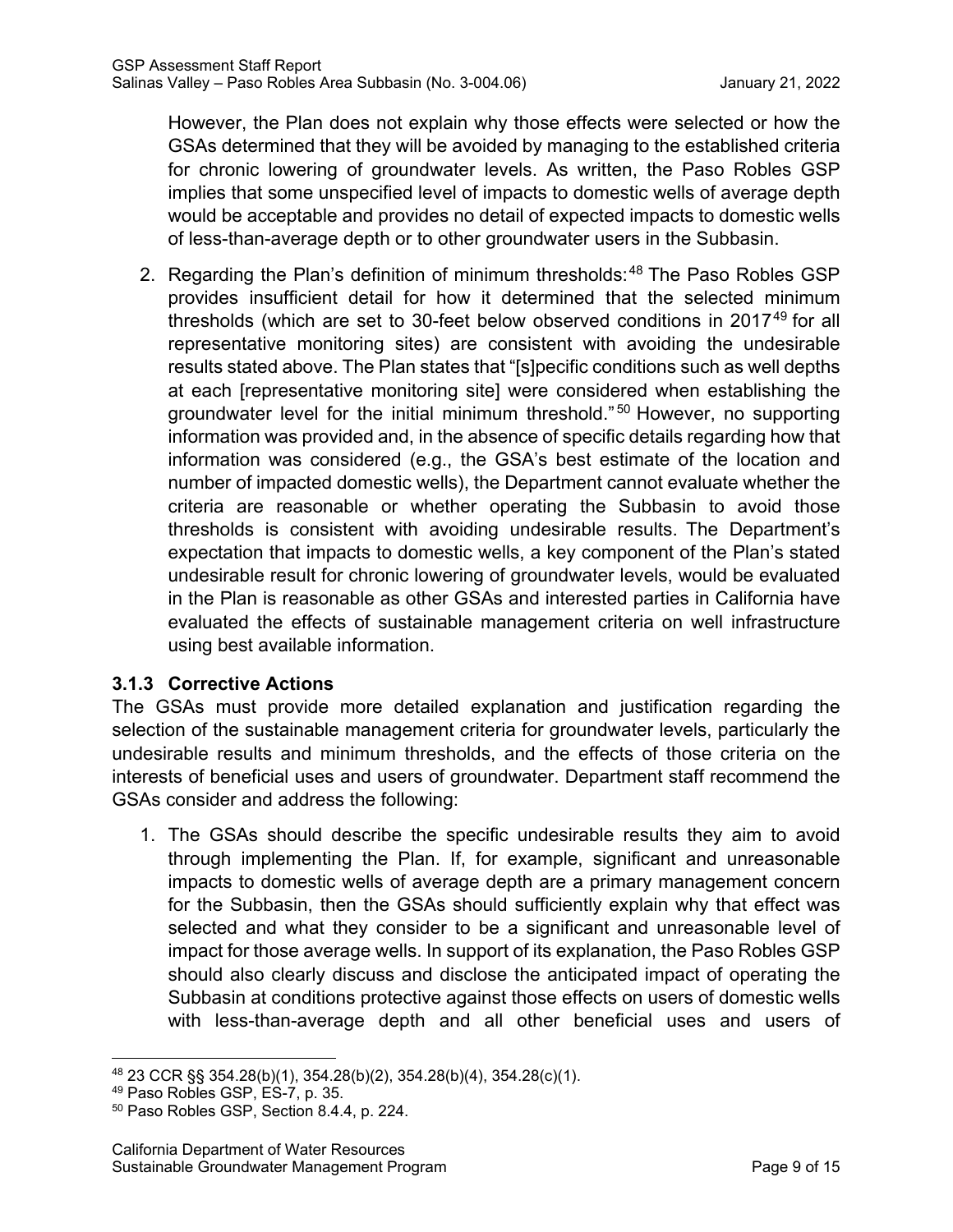groundwater in the Subbasin. The discussion should be supported using best available information such as using State or county information on well completion reports to analyze the locations and quantities of domestic wells and other types of well infrastructure that could be impacted by groundwater management when implementing the Plan.

2. The GSAs should either explain how the existing minimum threshold groundwater levels are consistent with avoiding undesirable results or they should establish minimum thresholds at the representative monitoring wells that account for the specific undesirable results the GSAs aim to avoid.

Information from DWR's Household Water Supply Shortage Reporting System<sup>[51](#page-14-0)</sup> indicates some domestic groundwater wells in the Subbasin have reported impacts from lowering of groundwater levels. If, after considering the deficiency described above, the GSAs retain minimum thresholds that allow for continued lowering of groundwater levels, then it is reasonable to assume that additional wells may be impacted during implementation of the Plan. While SGMA does not require all impacts to groundwater uses and users be mitigated, the GSAs should consider including mitigation strategies describing how drinking water impacts that may occur due to continued overdraft during the period between the start of Plan implementation and achievement of the Subbasin's sustainability goal will be addressed. If mitigation strategies are not included, the Paso Robles GSP should contain a thorough discussion, with supporting facts and rationale, explaining how and why the GSAs determined not to include specific actions or programs to monitor and mitigate drinking water impacts from continued groundwater lowering below 2015 levels.

Information is available to the GSAs to support their explanation and justification for the criteria established in their Plan. For example, the Department's well completion report dataset,  $52$  or other similar data, can be used to estimate the number and kinds of wells expected to be impacted at the proposed minimum thresholds. Additionally, public water system well locations and water quality data can currently be obtained using the State Water Board's Geotracker website.<sup>[53](#page-14-2)</sup> Administrative contact information for public water systems, and well locations and contacts for state small water systems and domestic wells, can be obtained by contacting the State Water Board's Needs Analysis staff. The State Water Board is currently developing a database to allow for more streamlined access to this data in the future.

<span id="page-14-0"></span><sup>51</sup> Department of Water Resources, *California Household Water Shortage Data* [website], [https://mydrywatersupply.water.ca.gov/report/publicpage,](https://mydrywatersupply.water.ca.gov/report/publicpage) (accessed 21 May 2021).

<span id="page-14-1"></span><sup>52</sup> Department of Water Resources, *Well Completion Reports* [website],

[https://water.ca.gov/Programs/Groundwater-Management/Wells/Well-Completion-Reports,](https://water.ca.gov/Programs/Groundwater-Management/Wells/Well-Completion-Reports) (accessed 21 May 2021).

<span id="page-14-2"></span><sup>53</sup> State Water Resources Control Board, *GeoTracker* [website], [https://geotracker.waterboards.ca.gov/,](https://geotracker.waterboards.ca.gov/) (accessed 21 May 2021).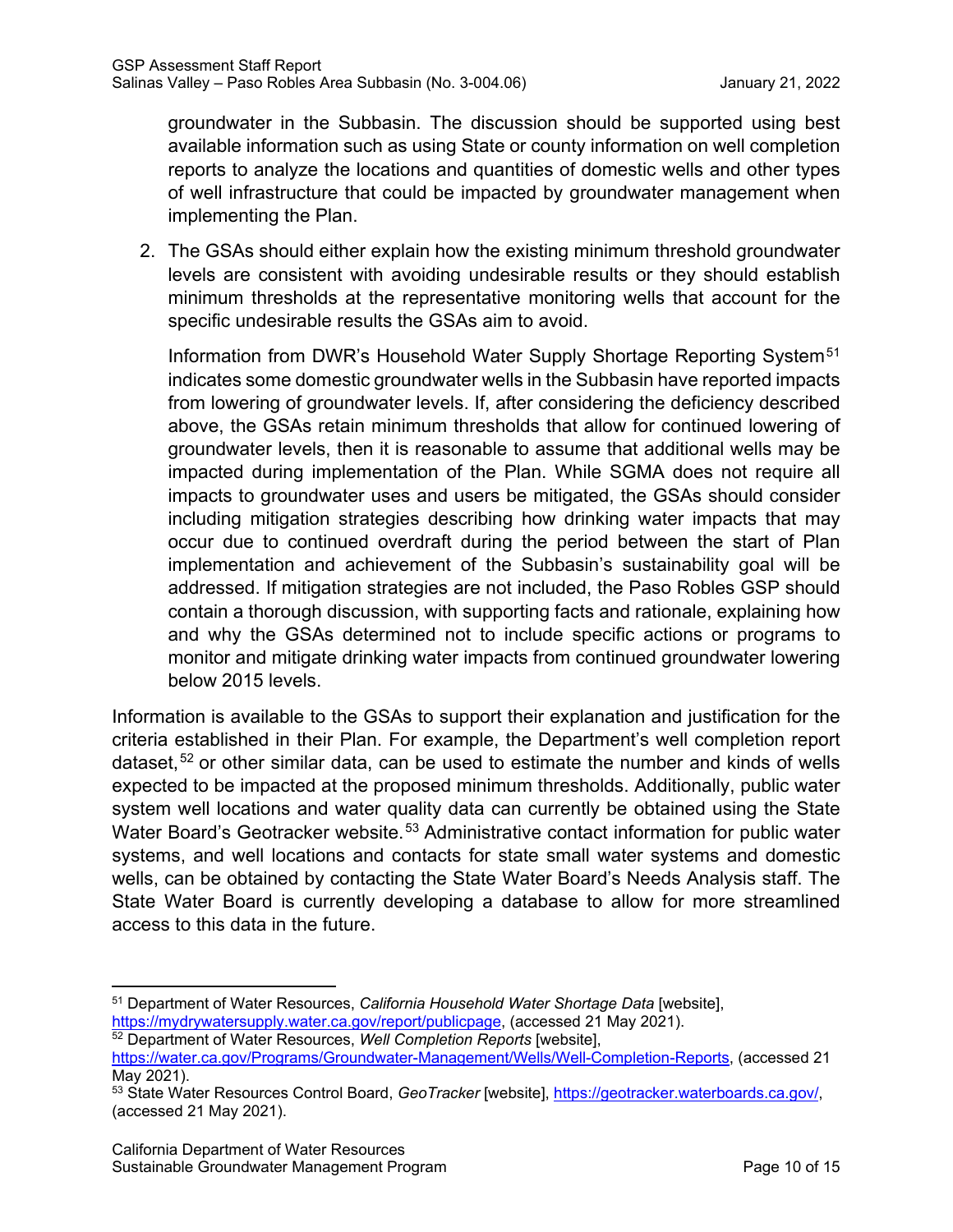Based on the above information and other local information, and by the first periodic update, the GSAs should continue to better define the location of active wells in the Subbasin. The GSAs should document known impacts to drinking water users caused by groundwater management, should they occur, in annual reports and subsequent periodic updates.

## **3.2 DEFICIENCY 2. THE GSP DOES NOT DEVELOP SUSTAINABLE MANAGEMENT CRITERIA FOR THE DEPLETIONS OF INTERCONNECTED SURFACE WATER BASED ON BEST AVAILABLE INFORMATION AND SCIENCE.**

### **3.2.1 Background**

SGMA identifies six effects of groundwater conditions occurring throughout the basin that GSAs must evaluate to achieve sustainable groundwater management. The GSP Regulations refer to these effects as sustainability indicators and they are chronic lowering of groundwater levels, reduction of groundwater storage, seawater intrusion, degraded water quality, land subsidence, and depletions of interconnected surface water. <sup>[54](#page-15-0)</sup> Generally, when any of these effects are significant and unreasonable, as defined in SGMA, they are referred to as undesirable results.<sup>[55](#page-15-1)</sup> SGMA requires GSAs to sustainably manage groundwater, which is defined as avoiding undesirable results for any sustainability indicator during the planning and implementation horizon. [56](#page-15-2) Specifically, for each applicable indicator a GSA must develop sustainable management criteria, describe the process used to develop those criteria, and establish a monitoring network to adequately monitor conditions.[57](#page-15-3)

A GSA that is able to demonstrate one or more sustainability indicators are not present and are not likely to occur in the basin is not required to develop sustainable management criteria for those indicators.<sup>[58](#page-15-4)</sup> Absent an explanation of why a sustainability indicator is not applicable, the Department assumes all sustainability indicators apply. [59](#page-15-5) Demonstration of applicability (or non-applicability) of sustainability indicators must be supported by best available information and science and should be provided in descriptions throughout the Plan (e.g. information describing basin setting, discussion of the interests of beneficial users and uses of groundwater).

The Department's assessment of a Plan's likelihood to achieve its sustainability goal for its basin is based, in part, on whether it provides sufficiently detailed and reasonable supporting information and analysis for all applicable indicators. The GSP Regulations

<span id="page-15-0"></span><sup>54</sup> 23 CCR § 351(ah).

<span id="page-15-1"></span><sup>55</sup> Water Code § 10721(x).

<span id="page-15-2"></span><sup>56</sup> Water Code §§ 10721(v), 10721(r).

<span id="page-15-3"></span><sup>57</sup> 23 CCR §§ 354.22, 354.32.

<span id="page-15-4"></span><sup>58</sup> 23 CCR §§ 354.22, 354.26(d), 354.28(e).

<span id="page-15-5"></span><sup>&</sup>lt;sup>59</sup> DWR Best Management Practices for the Sustainable Management of Groundwater: Sustainable Management Criteria (DRAFT), November 2017.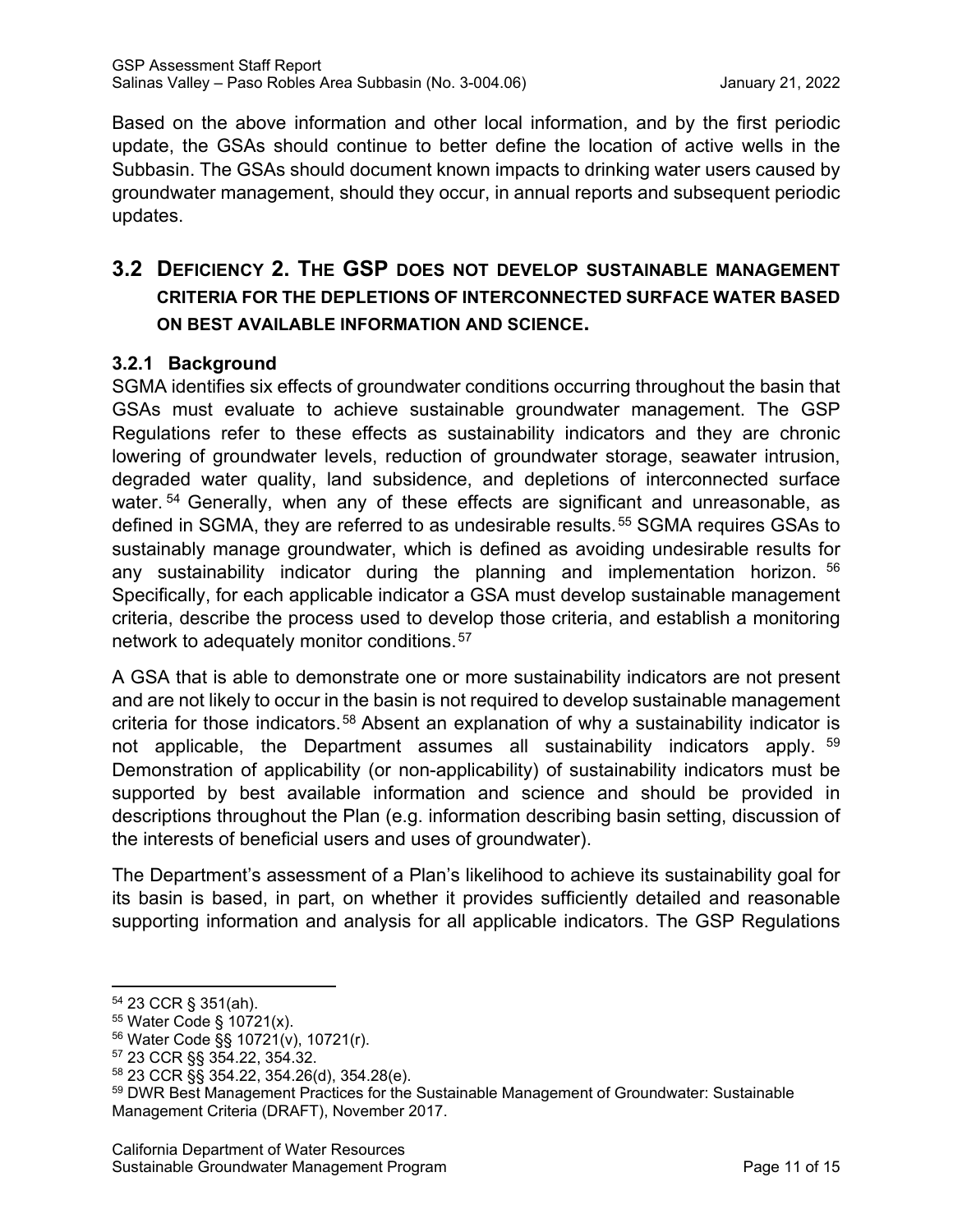require the Department to evaluate whether establishment of sustainable management criteria is commensurate with the level of understanding of the basin setting.  $60$ 

The GSP Regulations require a Plan to identify interconnected surface water systems in the basin and evaluate the quantity and timing of depletions of those systems using the best available information.<sup>[61](#page-16-1)</sup> As noted above, absent a demonstration of the inapplicability of the depletion of interconnected surface water sustainability indicator, GSAs in basins with interconnected surface waters must develop sustainable management criteria for those depletions as described in the GSP Regulations.

### **3.2.2 Deficiency Details**

Department staff conclude, based on conflicting information contained in the Paso Robles GSP, that the GSAs do not sufficiently demonstrate that interconnected surface water or undesirable results related to depletions of interconnected surface water are not present and are not likely to occur in the Subbasin. Therefore, in the absence of a clear demonstration, the GSAs must develop initial sustainable management criteria for depletions of interconnected surface water as required by the GSP Regulations.<sup>[62](#page-16-2)</sup>

The Plan states the surface water flows in the Subbasin over the period of record are "[e]phemeral" and "[t]here are no available data that establish whether or not the groundwater and surface water are connected through a continuous saturated zone" when describing current and historical groundwater conditions.<sup>[63](#page-16-3)</sup> Citing such "insufficient" data to determine whether surface water and groundwater are interconnected," the GSAs accordingly do not develop sustainable management criteria. <sup>[64](#page-16-4)</sup> The GSAs state "[d]efinitive data delineating any connections between surface water and groundwater or a lack of interconnected surface waters is a data gap" and provide a general schedule for surface and groundwater investigations in areas of potential interconnectivity planned over the next four years, with a  $$400,000$  budget.  $^{65}$  $^{65}$  $^{65}$ 

However, descriptions for the hydrogeological conceptual model and water budgets provided in the Paso Robles GSP appear to clearly indicate that interconnectivity between groundwater and surface water exists. For example, the Plan states "[n]atural groundwater discharge areas within the Plan area include … groundwater discharge to surface water bodies."[66](#page-16-6) Additionally, groundwater model results from a study conducted by Fugro West Inc. in the Subbasin, which is a primary source for material in the Plan describing the hydrogeologic conceptual model, "indicate that stream discharge accounted for 9,700 AFY [acre-feet per year] of outflow over the 17-year base period

<span id="page-16-0"></span> $60$  23 CCR § 355.4(b)(3).

<span id="page-16-1"></span> $61$  23 CCR §§ 354.28(c)(6)(A), 354.28(c)(6)(B).

<span id="page-16-2"></span> $62$  23 CCR §§ 354.22, 354.26(d), 354.28(e).

<span id="page-16-3"></span><sup>63</sup> Paso Robles GSP, Section 5.5, p. 144.

<span id="page-16-4"></span><sup>64</sup> Paso Robles GSP, Section 8.9, p. 255-256.

<span id="page-16-5"></span><sup>65</sup> Paso Robles GSP, Section 5.5 and Figure 10-1, p. 144 and 309.

<span id="page-16-6"></span><sup>66</sup> Paso Robles GSP, Section 4.7.2, p. 113.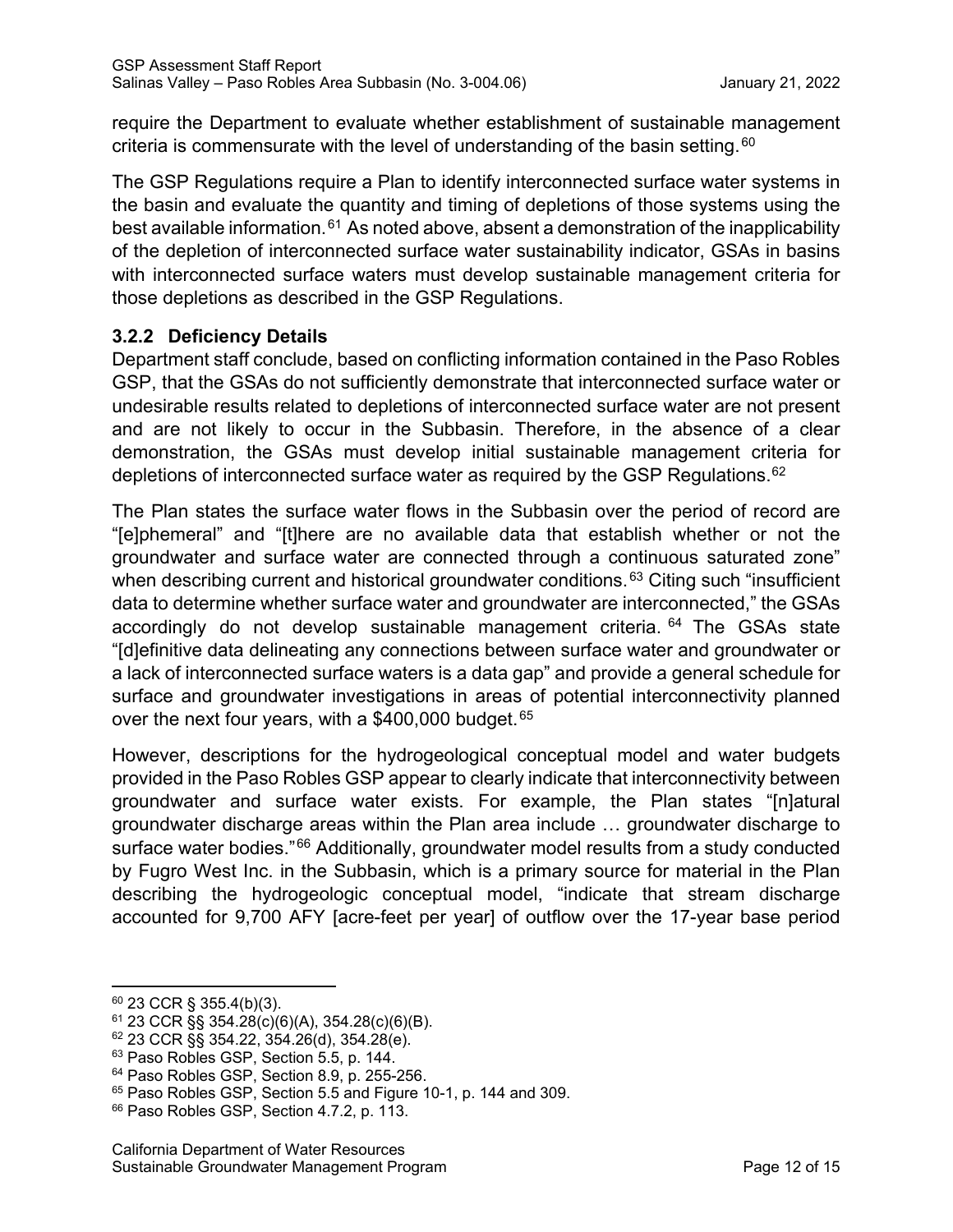[from 1981 to 1997]".[67](#page-17-0) These discharge areas have not been mapped to date; however, the Plan presents groundwater model results identifying potential areas where groundwater discharge to streams is at least 10 acre-feet per year – these areas occur primarily on the Salinas River and Estrella River that overlay the Alluvial Aquifer. [68](#page-17-1) Moreover, water budgets developed using the model specifically quantify groundwater discharge to rivers and streams from the Alluvial Aquifer.<sup>[69](#page-17-2)</sup> For instance, during the historical period (from 1981 to 2011) rates of groundwater discharge to streams are estimated to be 7,300 acre-feet per year. Overlapping some areas of potential groundwater discharge are areas of potential groundwater dependent ecosystems (GDEs) that are yet to be verified.<sup>[70](#page-17-3)</sup> The availability of such data in the Plan (i.e. hydrogeological studies and water budgets), therefore, seems to contradict the statement that there is "no available data…". Department staff believe the groundwater model results and available historical information can serve as the basis to develop initial sustainable management criteria (as defined by the Paso Robles GSP and discussed below). Consequently, Department staff find that the sustainable management criteria currently presented in the Plan (i.e., not defining and establishing criteria) is not commensurate with the level of understanding of the basin setting.

The method for developing sustainable management criteria, as described in the Paso Robles GSP, involved setting initial minimum thresholds and measurable objectives by "[c]ombining survey results, outreach efforts, and hydrogeologic data."[71](#page-17-4) A review of the referenced survey indicates 21 percent of respondents (mostly users of domestic wells, agricultural wells, municipal water supply, and community water supply) report being negatively impacted by reduced stream flows.[72](#page-17-5) Furthermore, respondents believe the health of the Salinas River (which drains the Subbasin and overlays the Alluvial Aquifer) is negatively impacted by groundwater pumping to a higher degree than direct diversions and limited releases.  $73$  Additionally, the Plan caveats the sustainable management criteria developed for other applicable indicators by stating that "[d]ue to uncertainty in the hydrogeologic conceptual model, these Sustainable Management Criteria are considered initial criteria and will be reevaluated and potentially modified in the future as new data become available."[74](#page-17-6) Nevertheless, despite survey results indicating impacts to beneficial users, available hydrogeologic data (as discussed above), and a declaration that the Plan's initial sustainable management criteria for other applicable indicators is based on

<span id="page-17-0"></span><sup>67</sup> Fugro West, Inc., ETIC Engineering, Inc., Cleath and Associates, Paso Robles Groundwater Basin Study Phase II-Numerical Model Development, Calibration and Application, February 2005. 68 Paso Robles GSP, Figure 4-17, p. 114.

<span id="page-17-2"></span><span id="page-17-1"></span> $69$  Paso Robles GSP, Tables 6-1, 6-4, 6-6, 6-9, 6-11, and 6-13, p. 162, 166, 172, 176, 185, and 187. The

same information is summarized in the Executive Summary, Table ES-1, p. 31.

<span id="page-17-3"></span><sup>70</sup> Paso Robles GSP, Figure 4-18 and Appendix C, p. 115 and 406.

<span id="page-17-4"></span><sup>71</sup> Paso Robles GSP, Section 8.3, p. 221.

<span id="page-17-5"></span><sup>72</sup> Paso Robles GSP, Appendix G, p. 553.

<sup>73</sup> Paso Robles GSP, Appendix G, p. 563, p. 564 and 565.

<span id="page-17-6"></span><sup>74</sup> Paso Robles GSP, Section 8, p. 216.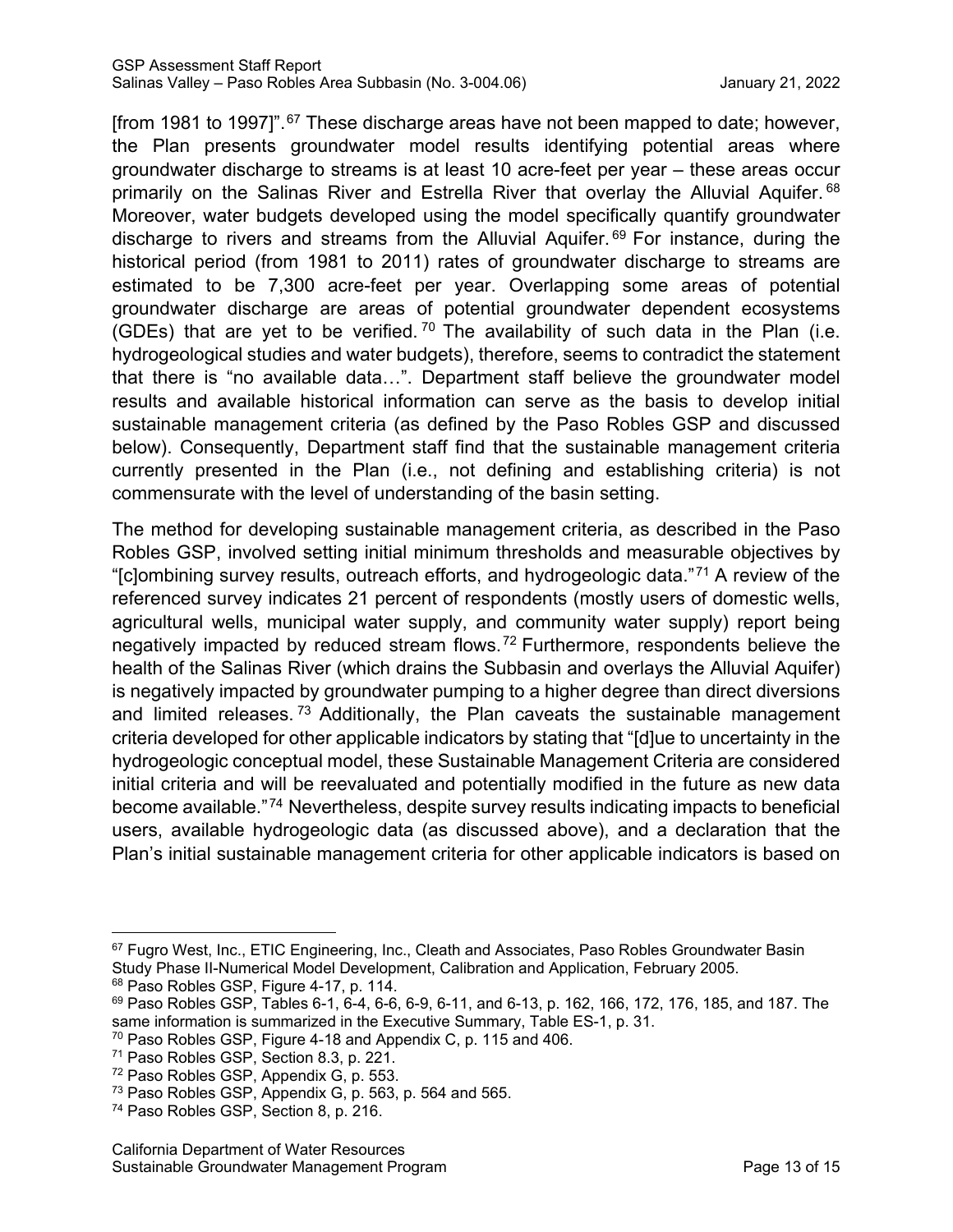known uncertainty, the GSAs do not develop sustainable management criteria for depletions of interconnected surface water.

The GSAs have provided, throughout the Paso Robles GSP, data and information that indicate historical, current, and future groundwater discharge to streams and rivers in the Subbasin; therefore, Department staff disagree with the statement that there is "no available data…" Department staff understand that uncertainty may exist in understanding the basin setting and recognize efforts by the GSAs to fill data gaps by planning to conduct investigations and expand the monitoring network.[75](#page-18-0) The information and science included in the Plan related to interconnected surface water represents, at this time, the best available to the GSAs even if the available data may be imperfect or the analysis incomplete. Therefore, Department staff believe there is sufficient data to indicate the potential of interconnected surface water in the Subbasin that warrants and requires setting initial sustainable management criteria that may be reevaluated and potentially modified as new data become available. Not developing criteria limits the ability of Department staff to assess whether the Subbasin is being, or will be, sustainability managed within 20 years.

#### **3.2.3 Corrective Action**

The GSAs must provide more detailed information, as required in the GSP Regulations, regarding interconnected surface waters and depletions associated with groundwater use. Department staff recommend the GSAs consider and address the following:

- 1. Clarify and address the currently conflicting information in the Paso Robles GSP regarding what is known, qualified by the level of associated uncertainty, about the existence of interconnected surface water and, if applicable, the depletion of that interconnected surface water by groundwater use, including quantities, timing, and locations.[76](#page-18-1)
- 2. If the GSAs cannot provide a sufficient, evidence-based justification for the absence of interconnected surface water, then they should develop sustainable management criteria, as required in the GSP Regulations, <sup>[77](#page-18-2)</sup> based on best available information and science. Evaluate and disclose, sufficiently and thoroughly, the potential effects of the Plan's sustainable management criteria for depletion of interconnected surface water on beneficial uses of the interconnected surface water and on groundwater uses and users.

<span id="page-18-0"></span><sup>75</sup> Paso Robles GSP, Section 10, p. 309.

<span id="page-18-1"></span><sup>76</sup> 23 CCR §§ 354.28(c)(6)(A), 354.28(c)(6)(B).

<span id="page-18-2"></span><sup>77</sup> 23 CCR §§ 354.26, 354.28, 354.30.